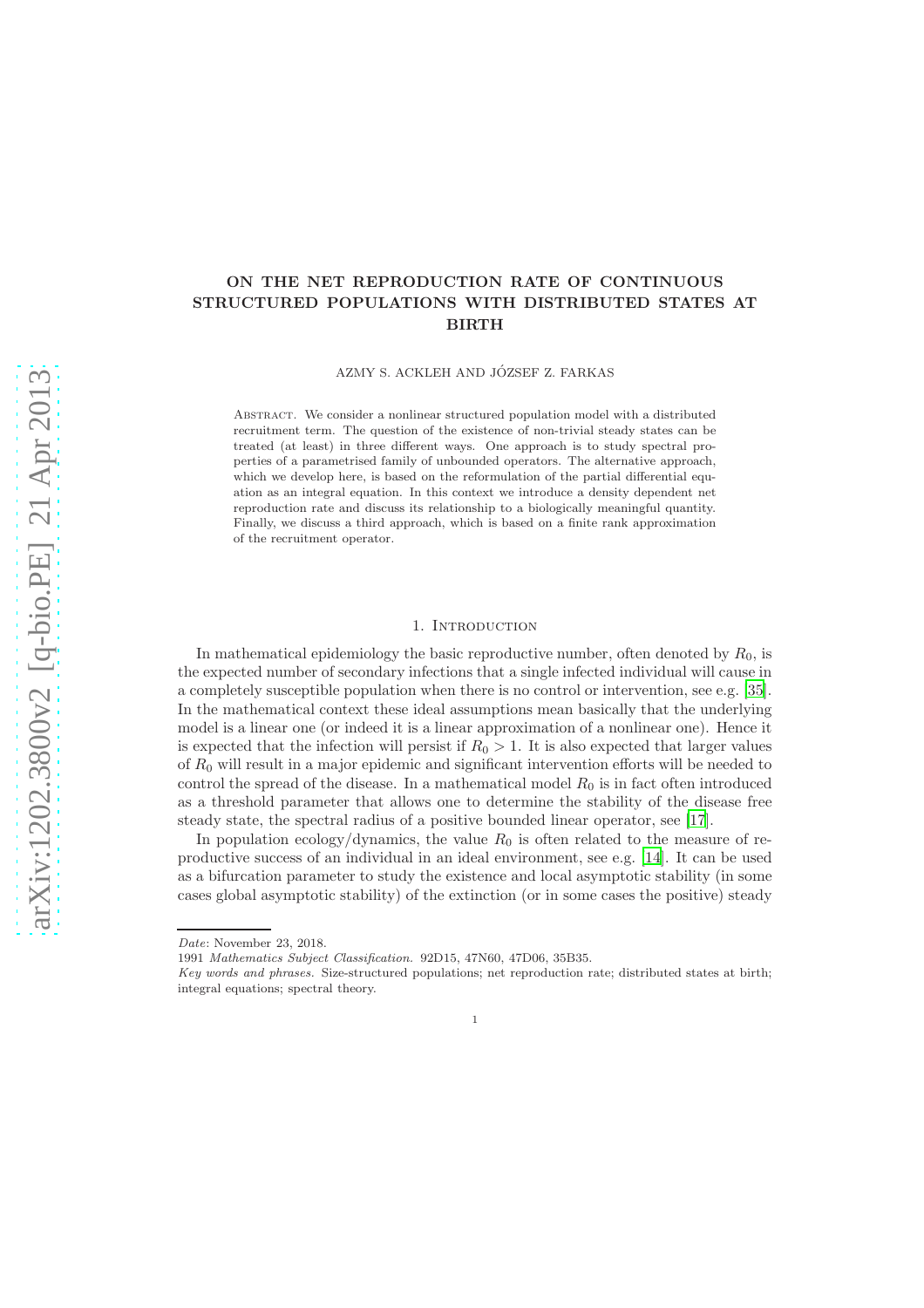state. In the context of the following linear age-structured population model

<span id="page-1-0"></span>
$$
p_t(a,t) + p_a(a,t) = -\mu(a)p(a,t), \quad p(0,t) = \int_0^m \beta(a)p(a,t) \, da, \quad p(a,0) = p_0(a), \tag{1.1}
$$

one introduces the quantity

$$
R = \int_0^m \beta(a) \exp\left\{-\int_0^a \mu(r) dr\right\} da,
$$

which is the expected number of newborns of an individual to be produced in her lifetime. It is then shown that  $p(a, t) \sim e^{rt} p_*(a)$ , as  $t \to \infty$ , where r and  $R-1$  have the same sign (see [\[38\]](#page-16-1) for general results of this type). This asymptotic property of solutions is called asynchronous exponential growth, and it can be effectively characterized in the framework of semigroup theory, see e.g.  $[3, 13, 39]$  $[3, 13, 39]$  $[3, 13, 39]$  $[3, 13, 39]$ . We also note that, equivalently, R can be defined as the spectral radius of the Volterra integral operator defined by the right hand side of the following renewal equation

$$
B(t) = \int_0^m \beta(a) \exp\left\{-\int_0^a \mu(r) dr\right\} B(t-a) da,
$$
\n(1.2)

for the density of newborns  $B(t) = p(0, t)$ . The advantage of formulating the linear age-structured problem [\(1.1\)](#page-1-0) as a renewal equation is that integral operators are usually nicely behaved (for example bounded) in contrast with unbounded differential operators.

As the above simple linear example illustrates, net reproduction numbers are expected to play a key role in the analysis of both discrete and continuous population models. Recently, this has been a topic of interest. In the context of structured epidemiological models we refer the reader to the recent papers by Bacaër at al.  $[4, 5, 7]$  $[4, 5, 7]$  $[4, 5, 7]$  $[4, 5, 7]$ , while in the context of discrete structured population models we refer to [\[14](#page-15-1)[–16](#page-15-4)]. It is clear that if one incorporates nonlinearities into the simple age-structured model [\(1.1\)](#page-1-0), it cannot be expected that a simple constant will determine the asymptotic behaviour of solutions, for example whether the population will persist or die out, in general. However, it is still true that questions of existence and local asymptotic stability properties of steady states can naturally be related to appropriately defined net reproduction functions (or functionals), see for example [\[20](#page-15-5), [22](#page-15-6)].

In the simple age-structured model [\(1.1\)](#page-1-0) above it is quite natural that recruitment of individuals into the population takes place at age 0, as they represent the newborns. In models however, when the population is structured with respect to size or any other physiological variable, it is not clear why recruitment should (only) take place at the minimal size. In fact there are many concrete applications in which it is clear that a single state at birth model cannot be a good approximation of the problem. For example this is the case in several cell populations in which reproduction is by fission and the size of the daughter cell is not fixed, and it is determined for example by a probability distribution function, see e.g. [\[26](#page-16-3)] and Section III in [\[34](#page-16-4)]. To take this effect into account one introduces a recruitment operator, usually in the form of a bounded integral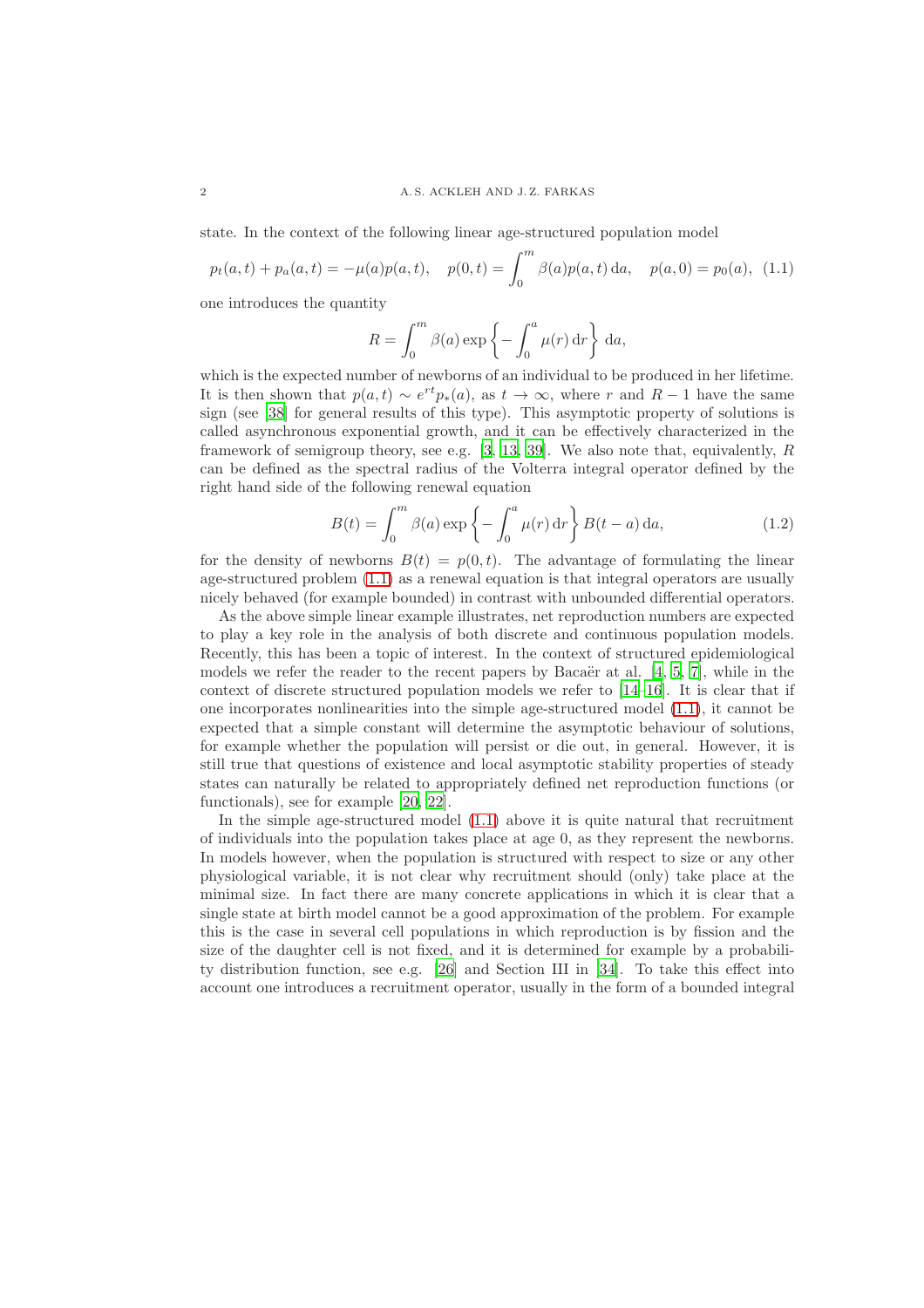operator, in the partial differential equation. This introduces some complications in the mathematical analysis but at the same time one gets rid of the non-local and often non-linear boundary condition which describes the influx at the minimal size (or state).

Recently, in [\[21\]](#page-15-7) we considered the following non-linear Gurtin-MacCamy-type model (see [\[25](#page-16-5)]), with a distributed recruitment term.

$$
\frac{\partial}{\partial t}p(s,t) + \frac{\partial}{\partial s}(\gamma(s,P(t))p(s,t)) = -\mu(s,P(t))p(s,t) + \int_0^1 \beta(s,y,P(t))p(y,t) \,dy,\tag{1.3}
$$

$$
\gamma(0, P(t))p(0, t) = 0,\t\t(1.4)
$$

<span id="page-2-2"></span><span id="page-2-1"></span><span id="page-2-0"></span>
$$
p(s,0) = p_0(s), \quad P(t) = \int_0^1 p(s,t) \, ds. \tag{1.5}
$$

Here we set the maximal size to be 1 for mathematical convenience. In this model it is assumed that individuals may have different sizes at birth and therefore  $\beta(s, y, \cdot)$ denotes the rate at which individuals of size  $y$  give rise to individuals of size s. Hence the non-local integral term in equation [\(1.3\)](#page-2-0) represents reproduction of the population without external driving of the population through immigration. Population models with distributed recruitment processes have been applied for example to model cell populations and cell aggregation problems, see e.g. [\[34\]](#page-16-4). Integral operators representing distributed recruitment/loss processes also appear in physical problems, for example in the modelling of coagulation-fragmentation processes (see e.g., [\[1](#page-14-3), [2](#page-14-4), [31](#page-16-6), [32](#page-16-7)]).

We make the following regularity assumptions on the model ingredients, which are needed in what follows.

$$
\gamma \in C^{2}([0,1] \times [0,\infty)), \ \mu \in C^{1}([0,1] \times [0,\infty)), \ \beta \in C^{1}([0,1] \times [0,1] \times [0,\infty)),
$$
  

$$
0 < \gamma_0 \le \gamma \le \Gamma, \quad 0 \le \mu \le M, \quad 0 \le \beta \le B.
$$
 (1.6)

Some of the above conditions are biologically relevant, such as the assumption of nonnegative and bounded vital rates, the others, such as differentiability, are necessary to discuss linear stability of steady states, see later in Section 5. Existence of solutions of the model above (and in fact of a much more general model) was treated in [\[12\]](#page-15-8). It is relatively straightforward to verify that the regularity conditions [\(1.6\)](#page-2-1) we impose on the model ingredients guarantee that hypotheses  $(A1)-(A4)$  in [\[12\]](#page-15-8) (which are needed for the proof of the existence result to hold true) are satisfied. We also note that in [\[12](#page-15-8)] the authors in fact treated the much more delicate case, when the size-space may be unbounded.

In [\[21\]](#page-15-7) we established some sufficient conditions for the existence of a positive steady state of this model. We summarize here the key steps of the analysis we employed in [\[21](#page-15-7)], mainly to understand the differences and similarities with the new developments in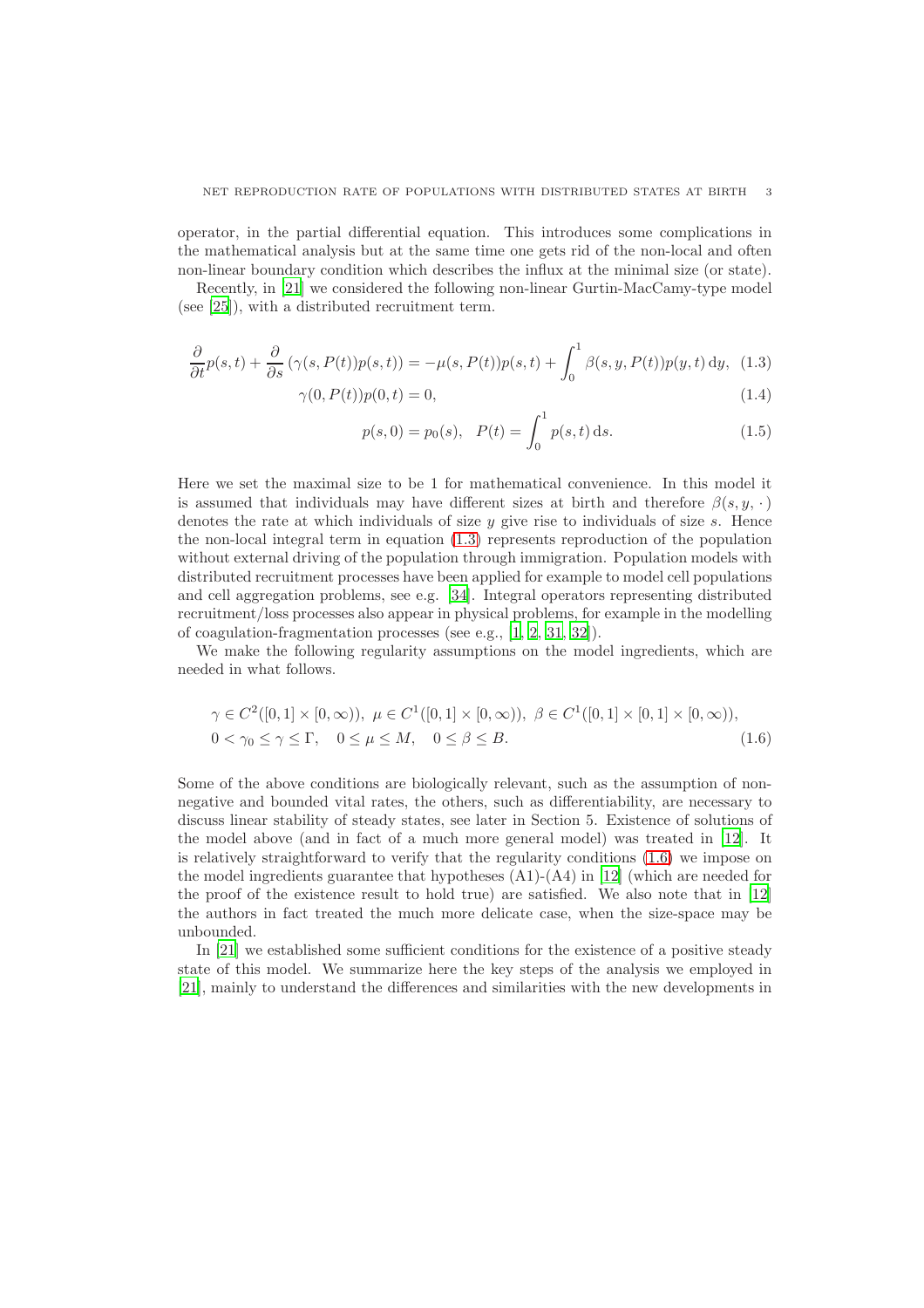the next Section. For a fixed  $P \in [0, \infty)$  one defines a linear operator  $\mathcal{A}_P$  by

<span id="page-3-1"></span>
$$
\mathcal{A}_P u = -\frac{\partial}{\partial s} (\gamma(\cdot, P)u) - \mu(\cdot, P)u + \int_0^1 \beta(\cdot, y, P)u(y) dy,
$$
  
Dom
$$
(\mathcal{A}_P) = \{ u \in W^{1,1}(0,1) | u(0) = 0 \}.
$$
 (1.7)

Then one needs to establish conditions which guarantee that there exists a  $P_*$  such that  $\mathcal{A}_{P_{*}}$  has eigenvalue 0 with a corresponding unique positive eigenvector. (See also [\[8\]](#page-15-9) where this approach was employed in case of a cyclin-structured cell population model.) To this end, we established that  $\mathcal{A}_P$  is the generator of a positive and irreducible (under some mild condition on  $\beta$ , see later in Section 3) semigroup. In [\[21\]](#page-15-7) we also established that the semigroup generated by  $\mathcal{A}_P$  is eventually compact, which implies that the Spectral Mapping Theorem holds true, and the spectrum of  $\mathcal{A}_P$  may contain only isolated eigenvalues of finite algebraic multiplicity (see e.g. [\[19\]](#page-15-10)). It then follows that the spectral bound is a dominant (real) eigenvalue  $\lambda_P = s(\mathcal{A}_P)$  of geometric multiplicity one with a corresponding positive eigenvector, see e.g. [\[13](#page-15-2), Chapter 9]. Finally, we established conditions which imply that there exist a  $P^+ \in (0, \infty)$  such that the spectral bound  $s(\mathcal{A}_{P^+})$ is negative and therefore the dominant eigenvalue  $\lambda_{P^+} = s(\mathcal{A}_{P^+})$  is also negative; and a  $P^- \in (0, \infty)$  such that this dominant eigenvalue  $\lambda_{P^-} = s(\mathcal{A}_{P^-})$  is positive. Then it follows from standard perturbation results on eigenvalues (see e.g. [\[29\]](#page-16-8)) that there exists a zero eigenvalue, and there is a corresponding positive eigenvector, which then is normalised to obtain a positive steady state.

The reformulation of the steady state problem as an eigenvalue problem for a family of unbounded linear operators allowed us to obtain sufficient conditions for the existence of positive steady states. Unfortunately, the biological motivation is somewhat lost in the approach above. In the present paper we treat the question of existence of positive steady states of model  $(1.3)-(1.5)$  $(1.3)-(1.5)$  using a different method. Our motivation is to establish the existence of positive steady states via an appropriate net reproduction function as in the case of the basic age- (or size-) structured Gurtin-MacCamy model with one state at birth. Nevertheless, since local (and in some cases global) asymptotic stability of equilibria can naturally be related to an appropriate net reproduction function, see e.g. [\[20](#page-15-5)[–22\]](#page-15-6).

## 2. Existence of steady states and the net reproduction function

In this section we discuss the existence of steady states of model  $(1.3)-(1.5)$  $(1.3)-(1.5)$  $(1.3)-(1.5)$  by first (re)formulating the steady state problem as an integral equation. To this end, we introduce the function

$$
B^*(s) := B(p_*, s) = \int_0^1 \beta(s, y, P_*) p_*(y) \, dy. \tag{2.8}
$$

With this notation, an implicit solution of the steady state equation can be obtained as

<span id="page-3-0"></span>
$$
p_*(y) = \frac{1}{\gamma(y, P_*)} \int_0^y \exp\left\{-\int_r^y \frac{\mu(x, P_*)}{\gamma(x, P_*)} dx\right\} B^*(r) dr.
$$
 (2.9)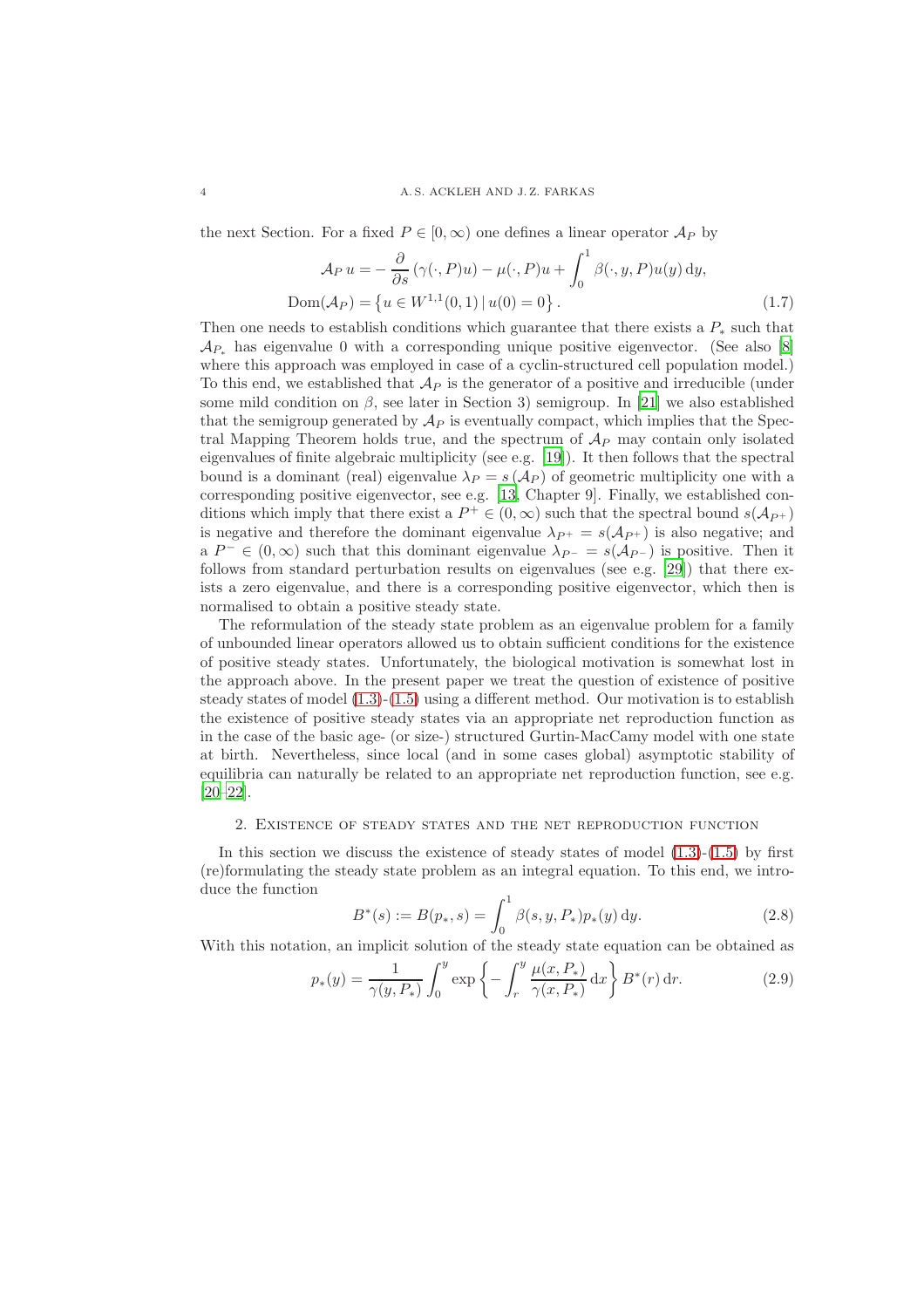This yields the integral equation

<span id="page-4-0"></span>
$$
B^*(s) = \int_0^1 \frac{\beta(s, y, P_*)}{\gamma(y, P_*)} \int_0^y \exp\left\{-\int_r^y \frac{\mu(x, P_*)}{\gamma(x, P_*)} dx\right\} B^*(r) dr dy, \quad s \in [0, 1]. \tag{2.10}
$$

Using the notation

$$
K(s,r,P_*) = \int_r^1 \exp\left\{-\int_r^y \frac{\mu(x,P_*)}{\gamma(x,P_*)}\,\mathrm{d}x\right\} \frac{\beta(s,y,P_*)}{\gamma(y,P_*)}\,\mathrm{d}y,
$$

and a change of variables in the integration, we can recast equation [\(2.10\)](#page-4-0) in the more economic form:

<span id="page-4-1"></span>
$$
B^*(s) = \int_0^1 K(s, r, P_*) B^*(r) dr, \quad s \in [0, 1].
$$
 (2.11)

The existence of a non-trivial (and non-negative) solution of equation [\(2.11\)](#page-4-1) is necessary for the existence of a non-trivial steady state  $p_{*}$ . On the other hand, once a non-trivial solution of  $(2.11)$  is found we can substitute this directly into  $(2.9)$  to get a positive steady state. Also note that if the integral equation [\(2.11\)](#page-4-1) has a non-negative solution, then any positive scalar multiple of that is a solution, hence we can normalize the function B<sup>∗</sup> such that the steady state will also satisfy the following necessary condition:

$$
P_* = \int_0^1 p_*(y) \, dy.
$$

We note that problem  $(2.11)$  can be treated as an eigenvalue problem, but now for a bounded operator. In particular for a fixed "environment"  $P$  we consider the integral operator defined as

<span id="page-4-2"></span>
$$
\mathcal{L}_P x = \int_0^1 K(\cdot, r, P) x(r) dr, \quad \text{for} \quad x \in \mathcal{X} = L^1(0, 1). \tag{2.12}
$$

More precisely, we consider a family of integral operators parametrised by P. The existence of a positive (not necessarily strictly positive) steady state requires that for some  $P_* > 0$  the operator  $\mathcal{L}_{P_*}$  has eigenvalue one with a corresponding positive (not necessarily strictly positive) eigenvector  $x$ .

The relationship between problems  $(1.7)$  and  $(2.12)$  is established using the main result of [\[38\]](#page-16-1), which we recall here for the reader's convenience.

**Theorem 2.1.** *([\[38](#page-16-1), Theorem 3.5])* Let B *be a resolvent-positive operator in*  $\mathcal{X}, s(\mathcal{B}) < 0$ *,* and  $A = B + C$  *a* positive perturbation of B. If A is resolvent-positive then  $s(A)$  has the *same sign as*  $r(-\mathcal{C}\mathcal{B}^{-1})-1$ .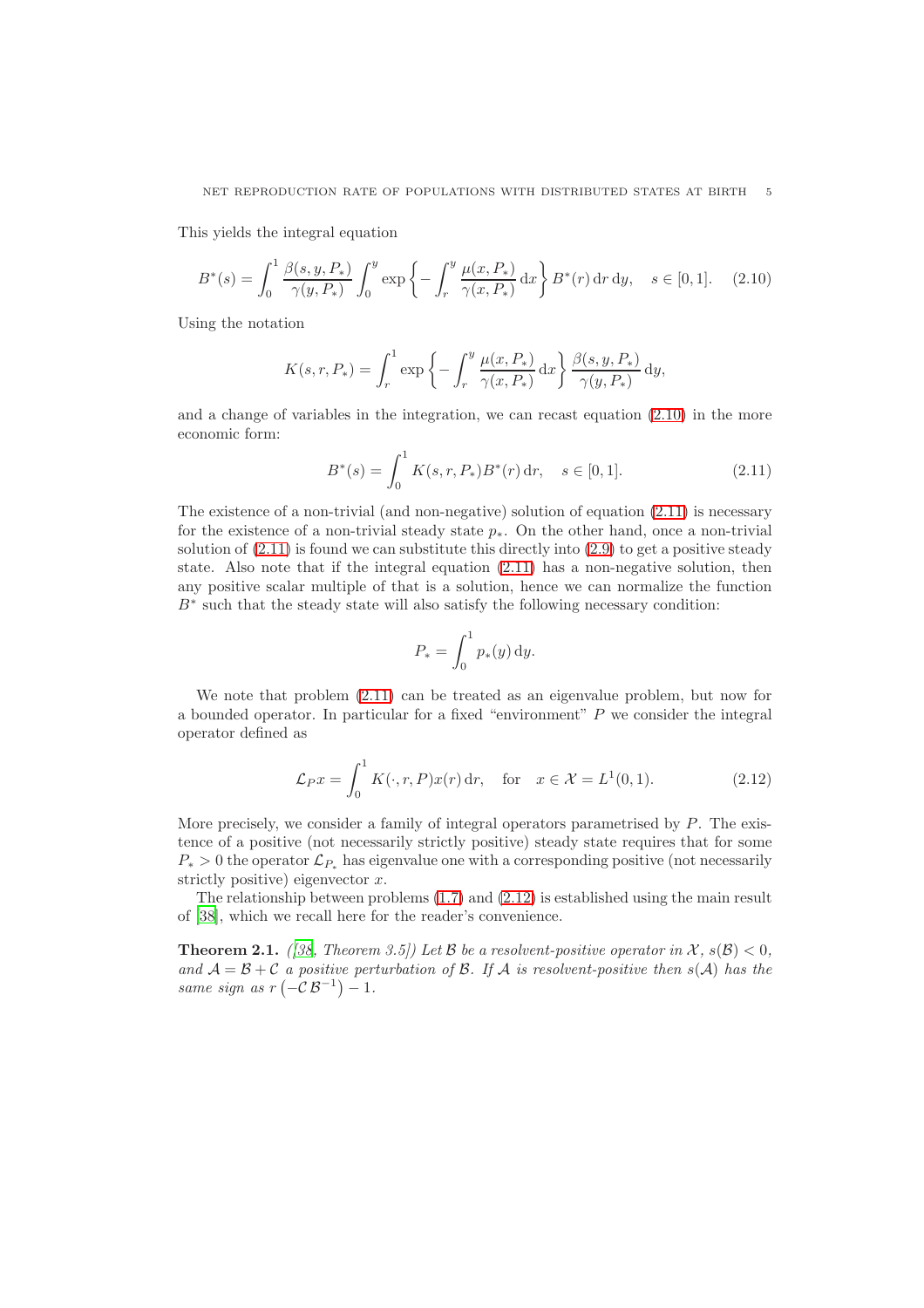In our setting for every  $P \in [0,\infty)$  we have  $\mathcal{A}_P = \mathcal{B}_P + \mathcal{C}_P$ , where  $\mathcal{A}_P$  is defined in [\(1.7\)](#page-3-1) and

$$
\mathcal{B}_P u = -\frac{\partial}{\partial s} \left( \gamma(\cdot, P) u \right) - \mu(\cdot, P) u, \quad \text{Dom}(\mathcal{B}_P) = \left\{ u \in W^{1,1}(0, 1) \, | \, u(0) = 0 \right\}, \tag{2.13}
$$

$$
\mathcal{C}_P u = \int_0^1 \beta(\cdot, y, P) u(y) \, dy, \quad \text{Dom}(\mathcal{C}_P) = \mathcal{X}.
$$
\n(2.14)

It is clear, that for every  $P \in [0,\infty)$ ,  $\mathcal{C}_P$  is a positive operator and  $\mathcal{B}_P$  is resolventpositive, i.e. its resolvent set contains a positive half-line and its resolvent  $(\lambda \mathcal{I} - \mathcal{B}_P)^{-1}$ is positive for  $\lambda$  large enough. This is because it is shown that it generates a positive quasi-contractive semigroup (see [\[21\]](#page-15-7)). We also note that if  $\inf \{ \mu(s, P) | s \in [0, m] \} \geq \nu > 0$ holds then it is shown that  $\mathcal{B}_P$  generates a positive contraction semigroup, in particular  $\omega_0(\mathcal{B}_P) = s(\mathcal{B}_P) \leq -\nu$ . We note that the assumption of a strictly positive mortality function is very natural from the biological point of view for most populations. Next we show that for every  $P \in [0,\infty)$  the integral operator  $\mathcal{L}_P$  defined in [\(2.12\)](#page-4-2) is in fact  $-C_P \mathcal{B}_P^{-1}$ . Since we have

$$
\frac{d}{dy} \left( \int_0^y \exp \left\{ -\int_r^y \frac{\mu(x, P_*)}{\gamma(x, P_*)} dx \right\} u(r) dr \right)
$$
  
=  $u(y) - \frac{\mu(y, P)}{\gamma(y, P)} \int_0^y \exp \left\{ -\int_r^y \frac{\mu(x, P_*)}{\gamma(x, P_*)} dx \right\} u(r) dr,$ 

it is easily shown, that if we define an operator  $\mathcal{B}_P^{-1}$  as

$$
\mathcal{B}_P^{-1}u = \frac{-1}{\gamma(\cdot,P)} \int_0^\cdot \exp\left\{-\int_r^\cdot \frac{\mu(x,P)}{\gamma(x,P)} dx\right\} u(r) dr \tag{2.15}
$$

with Dom  $(\mathcal{B}_P^{-1}) = \mathcal{X}$ , then we have

$$
\mathcal{B}_P \,\mathcal{B}_P^{-1} \, u = u,\tag{2.16}
$$

for every  $P \in [0, \infty)$ , hence  $\mathcal{B}_P^{-1}$  is indeed the (right) inverse of  $\mathcal{B}_P$ . If the regularity conditions [\(1.6\)](#page-2-1) hold true then it is shown that the operator  $\mathcal{B}_P^{-1}$  maps the state space  $\mathcal X$  into the domain of  $\mathcal B_P$  for every P. Thus, we have

$$
\mathcal{L}_P u = -\mathcal{C}_{\mathcal{P}} \mathcal{B}_P^{-1} u,\tag{2.17}
$$

for all  $u \in \mathcal{X}$  and  $P \in [0, \infty)$ .

We also note that problem [\(2.12\)](#page-4-2) can be treated as a "fixed-ray" problem in the positive cone of X. In particular it is clear that the operator  $\mathcal{L}_P$  (restricted to the positive cone of  $\mathcal{X}$ ) maps positive rays into positive rays, and any fixed ray yields an eigenvalue  $\lambda_P$ , where  $\mathcal{L}_P$  restricted to this fixed ray is a multiplication operator with  $\lambda_P$ . The idea of discussing existence of non-trivial steady states in the framework of a combination of fixed point results and spectral theory is very fruitful, see e.g. [\[10](#page-15-11), [11,](#page-15-12) [23\]](#page-15-13).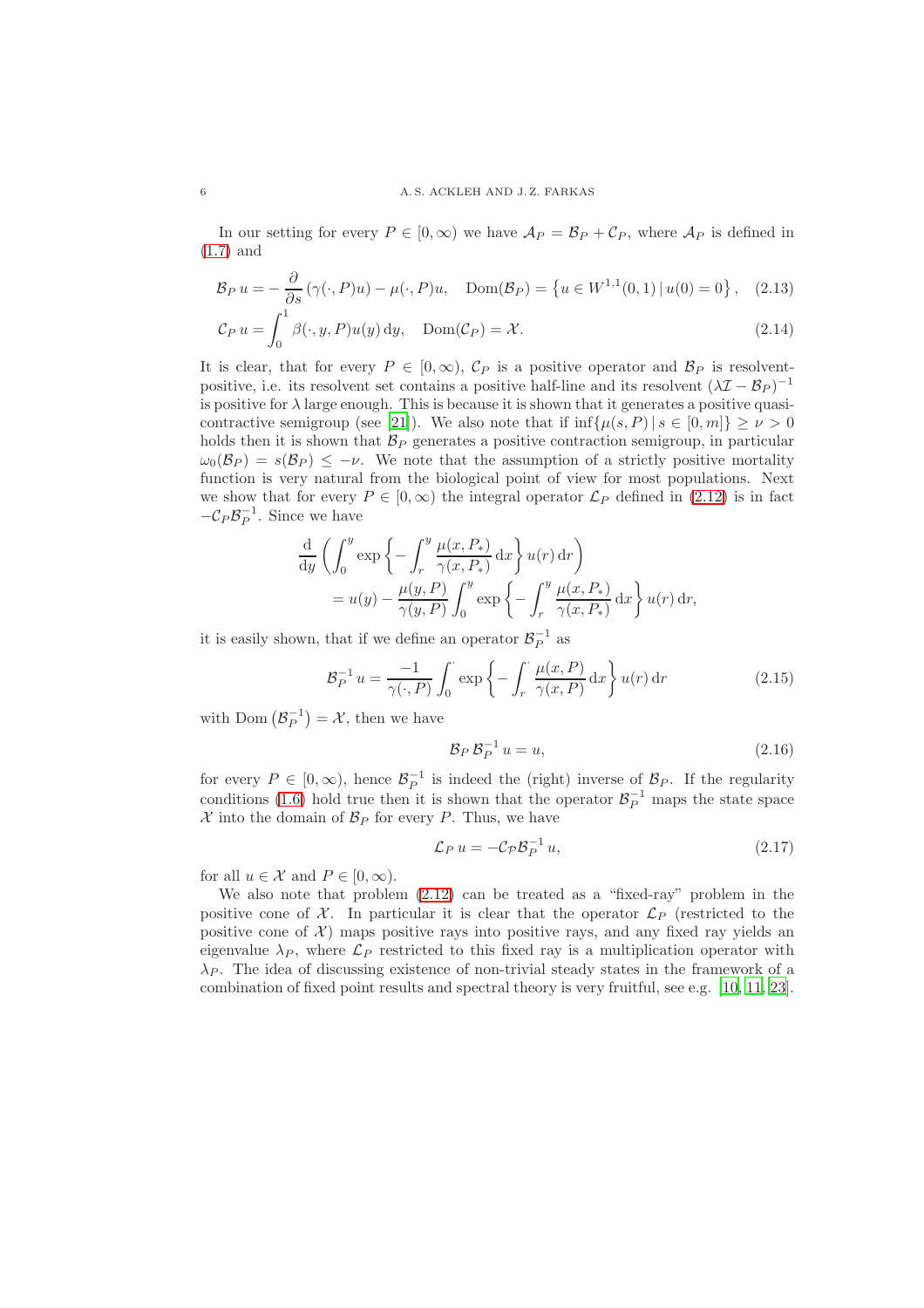<span id="page-6-0"></span>**Theorem 2.2.** For every  $P \in [0, \infty)$  the spectrum of  $\mathcal{L}_P$  is not empty and contains only *eigenvalues of finite multiplicity.*

**Proof.** Since the kernel K is continuous for every  $P \in [0, \infty)$ , the linear integral operator  $\mathcal{L}_P$  is bounded for every  $P \in [0,\infty)$  with

$$
||\mathcal{L}_P||_{\infty} = \max_{x \in [0,1]} \int_0^1 K(x, y, P) dy,
$$

hence it is continuous and compact.

We define a map  $\Phi : B_1^+ \to B_1^+$  as  $\Phi = \mathcal{P} \circ \mathcal{L}_P$ , where  $B_1^+ = \{x \in \mathcal{X}_+ | ||x|| = 1\}$  the unit sphere intersected with the positive cone of  $\mathcal X$  and  $\mathcal P$  is a (continuous) projection onto  $B_1^+$  along positive rays in  $\mathcal{X}$ . Note that the set  $B_1^+$  is convex since  $\mathcal{X} = L^1$  is an AL-space. The Banach lattice X is called an abstract L-space (AL space) if  $||f + g|| =$  $||f|| + ||g||$  for  $f, g \ge 0$ , see e.g. [\[3](#page-14-0)]. We apply Schauder's fixed point theorem to the compact map  $\Phi$ . A fixed point of this map  $\Phi$  in turn implies the existence of a fixed-ray  $R = \{ \alpha x \mid x \in B_1^+, \alpha \ge 0 \}$  of the integral operator  $\mathcal{L}_P$ . On this ray R the operator  $\mathcal{L}_P$ acts as a multiplication operator with a constant say  $\lambda_P$ , i.e.  $\mathcal{L}_P x = \lambda_P x$ . This  $\lambda_P$  is therefore an eigenvalue of  $\mathcal{L}_P$  with a corresponding eigenvector which is any (non-zero) element of the fixed-ray  $R$ .

In what follows we discuss spectral properties of the operator  $\mathcal{L}_P$ . For basic concepts and results not introduced here we refer to [\[3,](#page-14-0) [30,](#page-16-9) [36\]](#page-16-10). An important consequence of Theorem [2.2](#page-6-0) and Theorem 2.9 in [\[30\]](#page-16-9) is that for every  $P \in [0,\infty)$  the spectral radius  $r(\mathcal{L}_P)$ is a positive eigenvalue with a corresponding positive eigenvector. For more recent related developments we refer the interested reader to [\[37](#page-16-11)]. Note that the proof of Theorem [2.2](#page-6-0) shows that there is a positive eigenvalue of  $\mathcal{L}_P$  which has a positive eigenvector, but it does not imply that the spectral radius has a corresponding positive eigenvector.

Next recall for example from [\[33\]](#page-16-12) that a (non-trivial) continuous positive endomorphism  $\mathcal O$  on the Banach lattice  $\mathcal X$  is called (ideal) irreducible if it does not admit closed invariant ideals other than the trivial ones. We note that it is well-known (see e.g. [\[36](#page-16-10), Sect.V.6]) that a compact and positive irreducible operator on an AL-space has non-empty point spectrum. However, in Theorem [2.2](#page-6-0) we did not assume that  $\mathcal{L}_P$  is irreducible.

Since for every  $P \in [0,\infty)$   $\mathcal{L}_P$  is compact and positive the spectral radius  $r(\mathcal{L}_P)$  is an eigenvalue, i.e. it is a pole of the resolvent of  $\mathcal{L}_P$ . Hence it follows, see e.g. [\[36](#page-16-10), Sect.V.5, that if  $\mathcal{L}_P$  is irreducible then the spectral radius  $r(\mathcal{L}_P)$  is the only eigenvalue with a positive (and strictly positive) eigenvector. On the other hand if  $\mathcal{L}_P$  is not irreducible then there may be other eigenvalues in the spectrum which admit positive (not necessarily strictly positive) eigenvectors.

Therefore, if the operator  $\mathcal{L}_P$  is irreducible for every P, then it is natural to define the net reproduction rate of the standing population to be the spectral radius of  $\mathcal{L}_P$ , i.e.  $R(P) := r(\mathcal{L}_P)$ . If for example  $\beta$  is strictly positive, then this is clearly the case. See later in Section 3 the characterisation of irreducibility of  $\mathcal{L}_P$ . However, if  $\beta$  vanishes on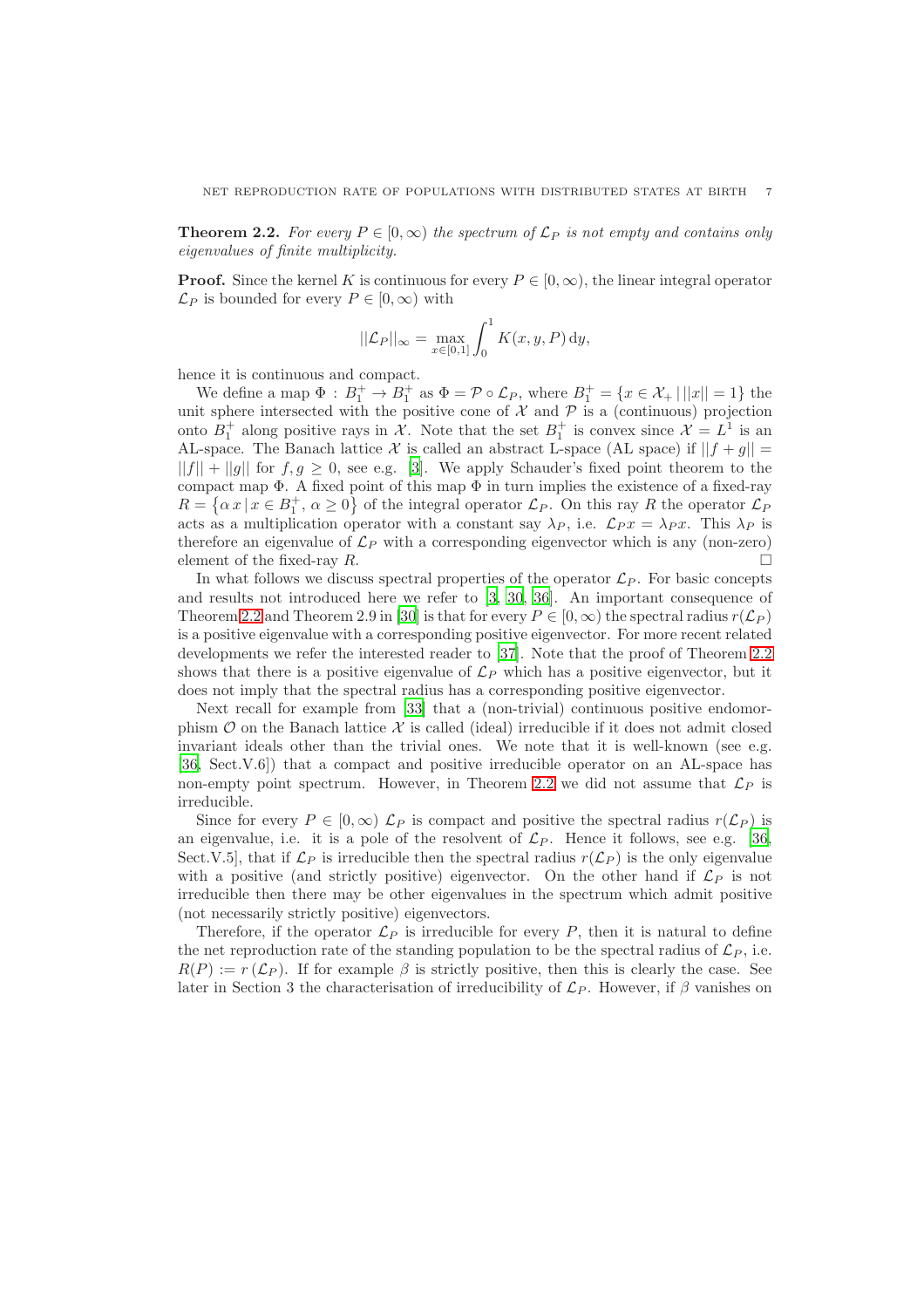some set of positive measure then  $\mathcal{L}_P$  is not necessarily irreducible. For example, if there is a maximal offspring size m (less than the maximal size), then the ideal of equivalence classes of  $L^1$  functions vanishing on  $(m, 1)$  will be invariant under  $\mathcal{L}_P$ . Note that in this case we cannot shrink the state space to the interval  $(0, m)$ , since individuals of size greater than  $m$  may still reproduce. Most importantly, if there is another eigenvalue  $\lambda_P$  of the operator  $\mathcal{L}_P$  with a corresponding positive eigenvector  $x_P$  (or fixed-ray) which belongs to one of those ideals, i.e. it vanishes on  $(m, 1)$ , then this eigenvector still yields a positive (and even strictly positive if it does not vanish on some interval  $(0, \varepsilon)$  for  $\varepsilon > 0$ ) steady state via formula [\(2.9\)](#page-3-0). Hence this (or for that matter any other) eigenvalue could be considered as a net reproduction rate.

The idea of proving existence of positive steady states via the net reproduction function works now exactly as in the case of simple Gurtin-McCamy models. Let us write:

$$
\sigma\left(\mathcal{L}_P\right) = \left\{\lambda_P^1, \lambda_P^2, \cdots, \lambda_P^i, \cdots \mid i \in N \subseteq \mathbb{N}\right\}.
$$
\n(2.18)

If  $\lambda_P^i$  is any eigenvalue such that  $\lambda_0^i > 1$  and  $\lim_{P \to \infty} \lambda_P^i = 0$  then it follows from the continuous dependence of the eigenvalue on the parameter  $P$  (see e.g. [\[29\]](#page-16-8)) that there exists a  $P_* > 0$  such that  $\lambda_{P_*}^i = 1$ . Also, if  $\lambda_{P_*}^i$  admits a positive (not necessarily strictly positive if  $i \neq 1$ ) normalised eigenvector  $x_*$  then this is a fixed ray for the operator  $\mathcal{L}_P$ . We can then multiply this eigenvector  $x_*$  with an appropriate positive constant (and write  $B_*$  for this new vector) such that

$$
P_* = \int_0^1 \frac{1}{\gamma(y, P_*)} \int_0^y \exp\left\{-\int_r^y \frac{\mu(x, P_*)}{\gamma(x, P_*)} dx\right\} B_*(r) dr dy
$$

holds. Then, formula  $(2.9)$  yields a non-trivial steady state.

#### 3. Results for special types of kernels

As we noted in the previous section, from the mathematical point of view a natural candidate for the net reproduction rate, at least in the case when the integral operator  $\mathcal{L}_P$  is irreducible, would be the spectral radius  $r(\mathcal{L}_P)$ . From the biological point of view however a natural candidate is the following function

<span id="page-7-0"></span>
$$
R(P) = \int_0^1 \int_0^1 K(s, r, P) dr ds.
$$
 (3.19)

This is because the kernel K gives the average density of individuals of size s produced by individuals who were born at size  $r$ , if the standing population is  $P$  (and would remain constant  $P$ ). In this section we show that the definition of the net reproduction function discussed in the previous section (defined via eigenvalues of an integral operator) coincides with the biologically meaningful net reproduction function  $R(P)$  defined in [\(3.19\)](#page-7-0) at least in the case of special classes of kernels of the integral operator  $\mathcal{L}_P$  defined in [\(2.12\)](#page-4-2).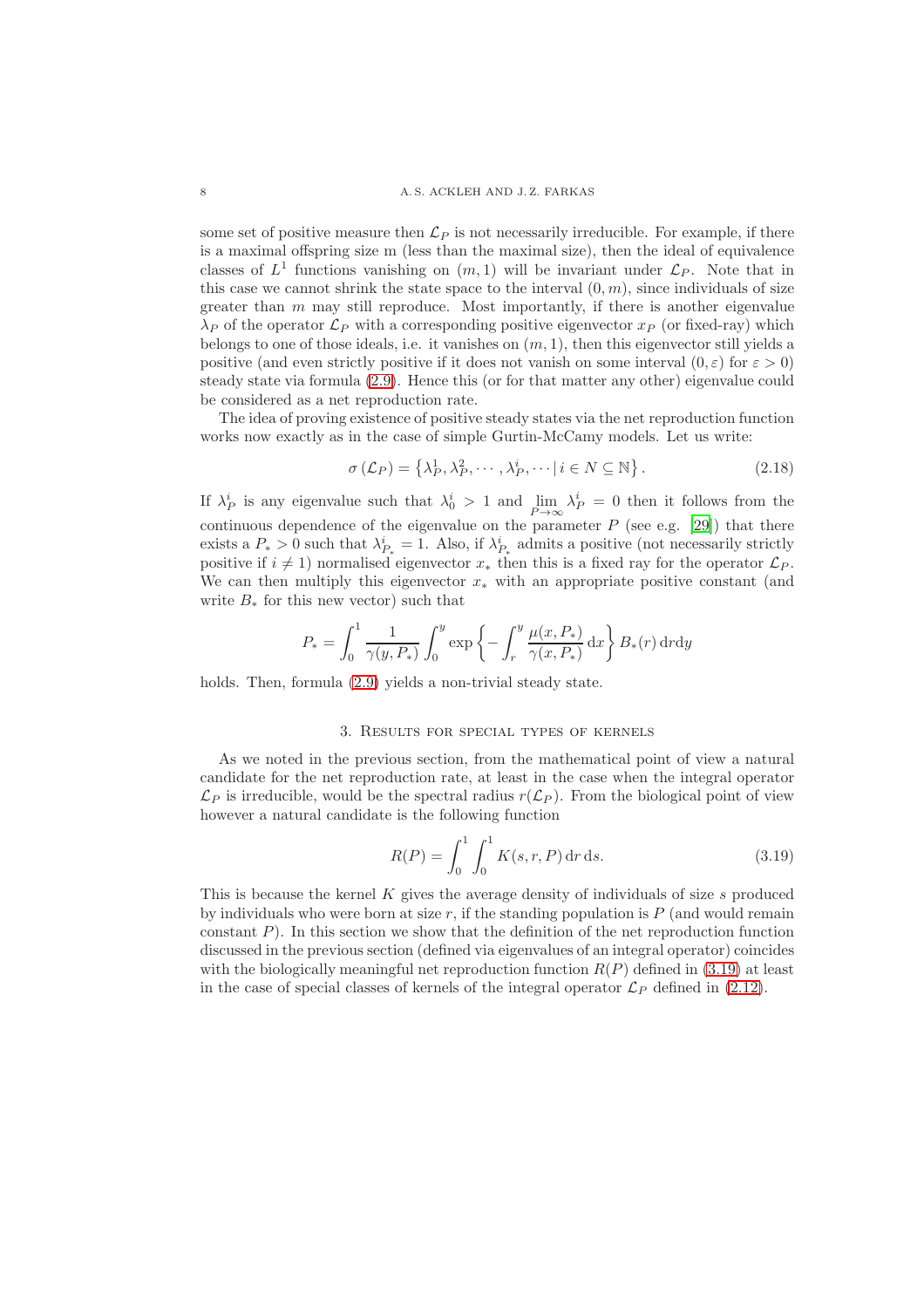<span id="page-8-1"></span>Theorem 3.3. *If the kernel* K *satisfies*

<span id="page-8-0"></span>
$$
C_P = \int_0^1 K(s, r, P) \, dr, \quad s \in [0, 1], \quad P \in [0, \infty), \tag{3.20}
$$

*then for every*  $P \in [0, \infty)$ ,

$$
r(\mathcal{L}_P) = \int_0^1 \int_0^1 K(s, r, P) dr ds = C_P = R(P). \tag{3.21}
$$

**Proof.** First we show that if [\(3.20\)](#page-8-0) holds then  $R(P) \le r(\mathcal{L}_P)$ . To this end, we are going to utilize a minimax principle from [\[33](#page-16-12)]. Recall from [33] that a subset  $H' \subseteq K'$  is called K-total if and only if from the relations  $\langle x, x' \rangle \ge 0$  for all  $x' \in H'$  it follows that  $x \in K$ . Note that, in our setting K' is K-total, since K is closed. For any  $x \in K$  define

$$
r_x(T) = \sup_{w} \{ w \in \mathbb{R} \mid (Tx - wx) \in K \}.
$$

Lemma 3.1 in [\[33\]](#page-16-12) states that if  $H' \subseteq K'$  is K-total then

$$
r_x(T) = \sup_{v} \left\{ v \in \mathbb{R} \, | \, \langle Tx, x' \rangle \ge v \langle x, x' \rangle, \, x' \in H' \right\}.
$$

Also recall from [\[33\]](#page-16-12) (Lemma 3.3) that if T is a bounded linear positive endomorphism of X and K is closed then for any  $0 \neq x \in K$  we have

$$
r_x(T) \le r(T). \tag{3.22}
$$

We choose  $x = 1$ , for which we have for every  $x' \in K'$ 

$$
\langle \mathcal{L}_P 1, x' \rangle \ge C_P \int_0^1 x'(s) \, ds.
$$

Hence for every  $P \in [0, \infty)$  we have

$$
R(P) \le r_1(\mathcal{L}_P) \le r(\mathcal{L}_P).
$$

To show the inequality  $r(\mathcal{L}_P) \leq R(P)$  we utilise again a result from [\[33\]](#page-16-12). Recall that for a positive bounded linear endomorphism  $T$  we have

$$
s^{x'}(T) = \inf_{\tau} \{ \tau \in \mathbb{R} \mid \tau \langle x, x' \rangle \ge \langle Tx, x' \rangle, x \in K \}.
$$
 (3.23)

Again, let us choose  $x' = 1$  and it is easy to see that  $C_P \langle x, 1 \rangle \ge \langle \mathcal{L}_P, 1 \rangle$  for every  $x \in K$ , hence we have

$$
r(\mathcal{L}_P) \le s^1(\mathcal{L}_P) \le R(P). \tag{3.24}
$$

 $\Box$ 

Remark 3.4 From the biological point of view condition [\(3.20\)](#page-8-0) implies that individuals produce the same amount of offspring of different sizes during their lifetime. A simple example of a fertility function for which condition [\(3.20\)](#page-8-0) holds is  $\beta(s, y, P) = \beta(y, P)$ , i.e, individuals of size y produce individuals of any size s at the same rate (thus  $\beta$  is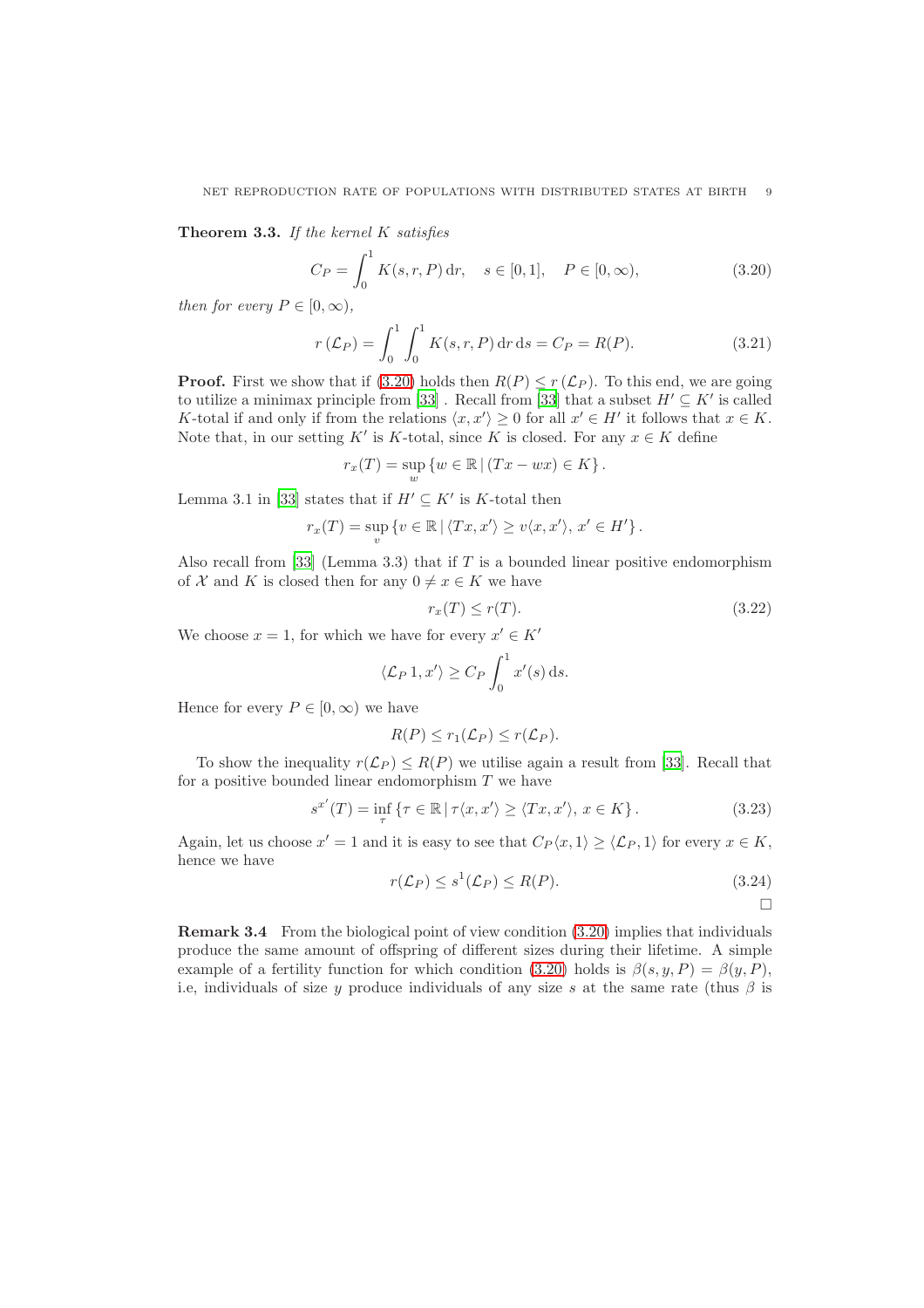independent of  $s$ ). However, individuals of different sizes  $y$  at different population levels P may have different fertility rates (thus the dependency of  $\beta$  on y and P).

Remark 3.5 We note that the dual statement of Theorem [3.3](#page-8-1) can be proven similarly. That is, if there exists a function  $C^*$  such that

<span id="page-9-0"></span>
$$
C_P^* = \int_0^1 K(s, r, P) \, ds, \quad \forall r \in [0, 1], \tag{3.25}
$$

then  $R(P) = r(\mathcal{L}_P)$ . However, condition [\(3.25\)](#page-9-0) cannot be satisfied for meaningful vital rates.

Next we return to the case when the integral operator is irreducible, since in this case as we have shown earlier, the spectral radius  $r(\mathcal{L}_P)$  is the only eigenvalue with a positive eigenvector. Recall from [\[36\]](#page-16-10) that the integral operator  $\mathcal{L}_P$  is irreducible if and only if for every  $S \subset [0,1]$  (where S has positive Lebesgue measure) we have

<span id="page-9-5"></span><span id="page-9-4"></span><span id="page-9-1"></span>
$$
\int\limits_{[0,1]\setminus S} \int\limits_{S} K(x,y,P) \, \mathrm{d}y \, \mathrm{d}x > 0. \tag{3.26}
$$

Note that, for example  $\beta > 0$  implies [\(3.26\)](#page-9-1). We denote by  $\mathcal{L}_P^*$  the adjoint of  $\mathcal{L}_P$ . For an irreducible integral operator we obtain the following result.

<span id="page-9-6"></span>**Proposition 3.6.** *If the kernel* K *satisfies* [\(3.26\)](#page-9-1) *for every*  $P \in [0, \infty)$  *then* 

$$
\min_{y} \int_{0}^{1} K(x, y, P) dx \le r(\mathcal{L}_{P}) \le \max_{y} \int_{0}^{1} K(x, y, P) dx,
$$
\n(3.27)

$$
\min_{x} \int_{0}^{1} K(x, y, P) dy \le r(\mathcal{L}_{P}^{*}) \le \max_{x} \int_{0}^{1} K(x, y, P) dy.
$$
 (3.28)

**Proof.** Since  $\mathcal{L}_P$  is irreducible, let  $f \in \mathcal{X}_+$  denote the strictly positive eigenvector corresponding to the spectral radius  $r(\mathcal{L}_P)$ . We have

<span id="page-9-2"></span>
$$
\int_0^1 K(x, y, P) f(y) dy = r(\mathcal{L}_P) f(x), \quad x \in [0, 1].
$$
 (3.29)

Integration of [\(3.29\)](#page-9-2) and Fubini's Theorem yields:

<span id="page-9-3"></span>
$$
\int_0^1 f(y) \int_0^1 K(x, y, P) dx dy = r(\mathcal{L}_P) \int_0^1 f(x) dx.
$$
 (3.30)

From  $(3.30)$  we immediately obtain  $(3.27)$  noting that the kernel K is positive.

Next we note that  $r(\mathcal{L}_P) = r(\mathcal{L}_P^*)$ , and that if K satisfies [\(3.26\)](#page-9-1) then  $\mathcal{L}_P^*$  is also irreducible. We proceed similarly as above to obtain the inequalities [\(3.28\)](#page-9-5) for  $r(\mathcal{L}_P^*)$ .  $\Box$ 

Remark 3.7 Note that the inequalities [\(3.27\)](#page-9-4)-[\(3.28\)](#page-9-5) together with the assumption of Theorem [3.3](#page-8-1) would trivially imply that  $r(\mathcal{L}_P) = R(P)$ . However, Proposition [3.6](#page-9-6) only holds for an irreducible operator and the condition of Theorem [3.3](#page-8-1) does not imply that  $\mathcal{L}_P$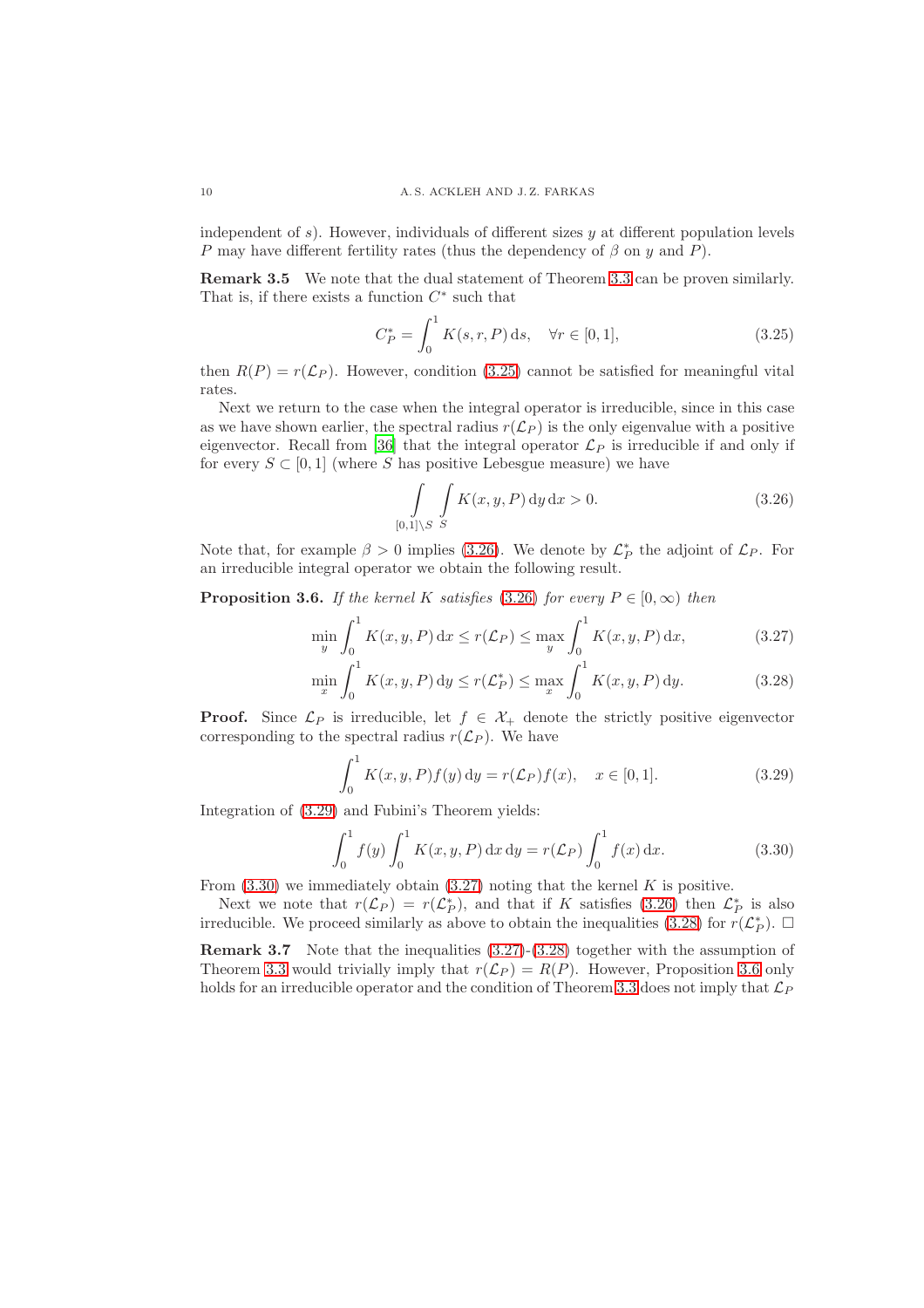is irreducible. In particular for the simplest case of fertility function  $\beta(s, y, P) = \beta(y, P)$ for which [\(3.20\)](#page-8-0) holds, the irreducibility condition [\(3.26\)](#page-9-1) requires:

<span id="page-10-0"></span>
$$
\int_{S} \int_{r}^{1} \exp\left\{-\int_{r}^{y} \frac{\mu(x, P)}{\gamma(x, P)} dx\right\} \frac{\beta(y, P)}{\gamma(y, P)} dy dr > 0,
$$
\n(3.31)

for any subset  $S \subset [0, 1]$  of positive Lebesgue measure. It is shown that condition [\(3.31\)](#page-10-0) holds if  $\exists \varepsilon > 0$  such that  $\beta(y, P) > 0$  for  $y \in [1 - \varepsilon, 1]$ . In the context of a size-structured model this means that individuals of the largest sizes still produce offspring. Let us point out that the irreducibility condition [\(3.26\)](#page-9-1) (for the integral operator  $\mathcal{L}_P$ ) is much stronger than that of the semigroup generated by  $\mathcal{A}_P$  for a general recruitment function β. It is shown that the semigroup generated by  $\mathcal{A}_P$  is irreducible if  $\exists \varepsilon > 0$  such that  $\beta(s, y, P) > 0$  for  $s \in [0, \varepsilon]$  and  $y \in [1 - \varepsilon, 1]$  for  $P \in [0, \infty)$ , see [\[21](#page-15-7)]. This condition however does not imply [\(3.26\)](#page-9-1), as the following simple example shows. Let  $\beta(s, y, P)$ be a function which is positive in some neighbourhood of the point  $(s = 0, y = 1)$  for every  $P \in [0,\infty)$ , and vanishes for all  $y \leq \frac{3}{4}$ ,  $s \in [0,1]$ ,  $P \in [0,\infty)$ . Moreover, let  $S = \left[0, \frac{1}{4}\right] \cup \left[\frac{3}{4}, 1\right]$ . Then it is clear that [\(3.26\)](#page-9-1) cannot hold.

**Remark 3.8** We note that one cannot expect  $r(\mathcal{L}_P) = \int_0^1 \int_0^1 K(x, y, P) dy dx$  to hold in general, since it does not even hold for all (irreducible)  $2 \times 2$  matrices.

**Remark 3.9** In the special case of a separable fertility function  $\beta$ , e.g. if  $\beta(s, y, P)$  =  $\beta_1(s)\beta_2(y, P)$  for  $s, y \in [0, 1], P \in [0, \infty)$  for some functions  $\beta_1, \beta_2$ , one can define a net reproduction function, which can be related to the existence of positive steady states of model [\(1.3\)](#page-2-0)-[\(1.5\)](#page-2-2), see [\[21\]](#page-15-7). In fact in this case the operator  $\mathcal{L}_P$  is  $\beta_1$ -positive (and  $\mathcal{X}_+$  is reproducing; see [\[30](#page-16-9)] for the definitions) hence Theorem 2.11 in [\[30\]](#page-16-9) guarantees that  $\mathcal{L}_P$ has only one positive eigenvector.

#### 4. Finite rank approximation of the recruitment term

In this section we briefly outline another approach to treat the steady state problem, which relies on the approximation of the recruitment operator with finite rank operators. As we noted before, the general model  $(1.3)-(1.5)$  $(1.3)-(1.5)$  cannot be solved explicitly even for a time independent solution. Instead, we consider the approximate problem with a fertility function  $\beta^n$  defined as

$$
\beta^{n}(s, y, P) = \sum_{r=1}^{n} \beta_{r}(s) \overline{\beta}_{r}(y) \tilde{\beta}_{r}(P),
$$

with  $\beta_r$ ,  $\bar{\beta}_r$ ,  $\tilde{\beta} \in C^0$ . We note that for this type of separable fertility function the recruitment integral operator is of finite rank (at most n). Hence for this fertility function  $\beta^n$ we find the solution (explicitly) of the steady state equation as

<span id="page-10-1"></span>
$$
p_*^n(s) = \sum_{r=1}^n Q_*^{r,n} \tilde{\beta}_r(P_*^n) F_r(s, P_*^n), \qquad (4.32)
$$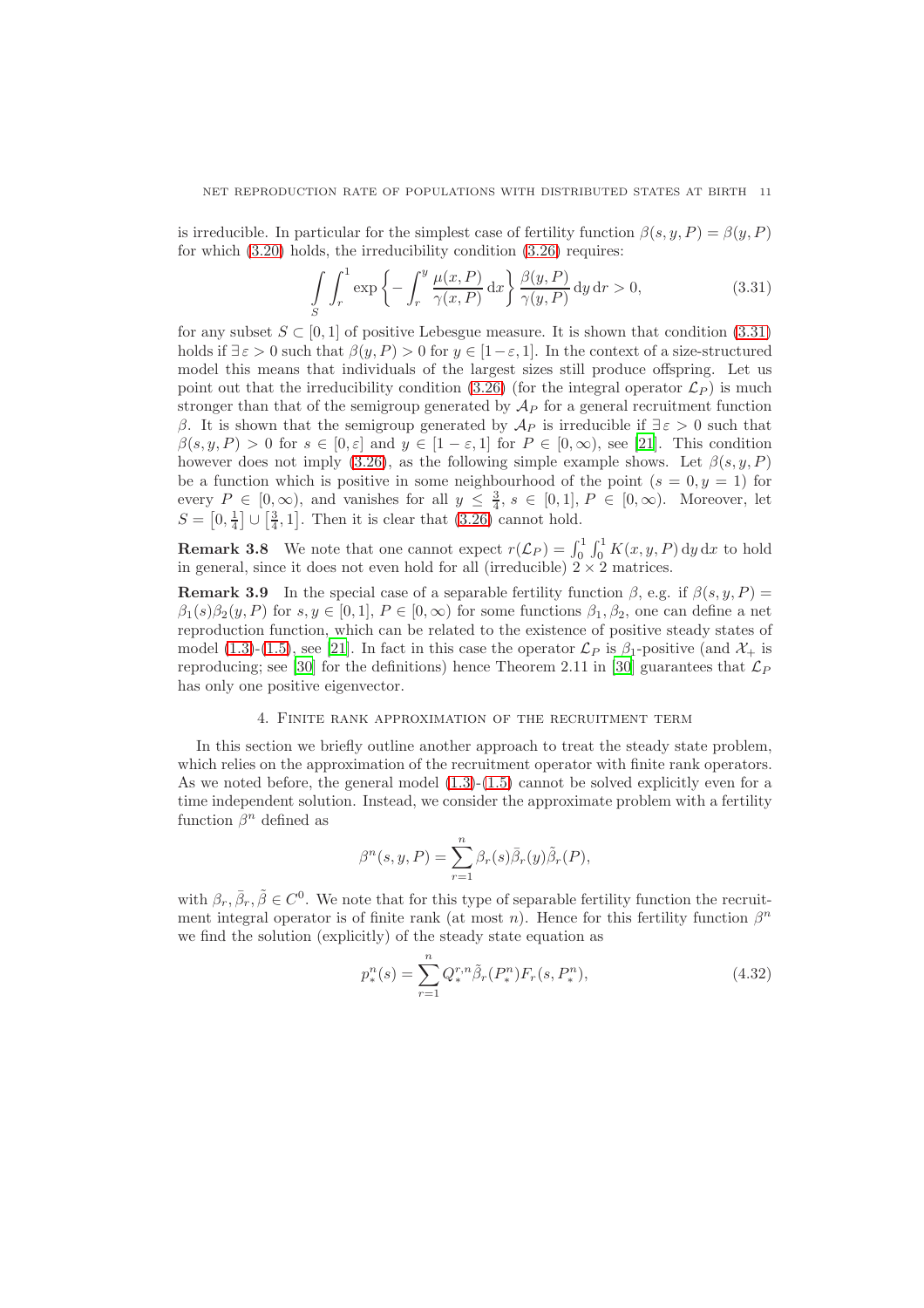where

$$
F_r(s, P) = \int_0^s \exp\left\{-\int_y^s \frac{\mu(x, P) + \gamma_s(x, P)}{\gamma(x, P)} dx\right\} \frac{\beta_r(y)}{\gamma(y, P)} dy
$$

$$
= \int_0^s \exp\left\{-\int_y^s \frac{\mu(x, P)}{\gamma(x, P)} dx\right\} \frac{\beta_r(y)}{\gamma(s, P)} dy,
$$

and

$$
Q_*^{r,n} = \int_0^1 \bar{\beta}_r(s) p_*^n(s) \, \mathrm{d} s, \quad P_*^n = \int_0^1 p_*^n(s) \, \mathrm{d} s.
$$

Multiplying equation [\(4.32\)](#page-10-1) by  $\bar{\beta}_j(s)$  and integrating from 0 to 1 we obtain an ndimensional system

$$
\mathbf{Q}_{\ast}^{n}=\mathbf{O}_{P_{\ast}^{n}}^{n}\mathbf{Q}_{\ast}^{n},
$$

where  $\mathbf{Q}_{*}^{n} = (Q_{*}^{1,n}, \cdots, Q_{*}^{n,n})^{T}$  is an *n*-dimensional vector for every *n* and  $\mathbf{O}_{P}^{n}$  is an  $n \times n$ matrix valued function with positive elements  $o_{ij}^n(P)$ , where

$$
o_{ij}^n(P) = \tilde{\beta}_i(P) \int_0^1 \bar{\beta}_i(s) F_j(s, P) \, ds, \quad i, j = 1, \dots, n.
$$

It can be shown that a positive stationary solution to the approximate  $\beta^n$ -problem exists if and only if there exists a  $P_* > 0$  such that the matrix  $\mathbf{O}_{P_*}^n$  has eigenvalue one with a corresponding strictly positive eigenvector. Note that similarly to the general case we need to assure that, now a finite-dimensional operator, has eigenvalue 1 with a positive eigenvector. Hence we may call  $\mathbb{O}_P^n$  (purely motivated from the mathematical point of view) the net reproduction matrix (corresponding to the approximate  $\beta^n$  problem). Clearly,  $\mathbf{O}^n(P) = \mathbf{O}_P^n$  is a continuous function of the variable P if  $\mu, \gamma$  and the  $\tilde{\beta}$ 's are continuous functions of P.

The spectral radius of the matrix  $\mathbf{O}_P^n$  is a monotone decreasing function of P if the elements  $o_{ij}^n(P)$  are monotone decreasing functions of P. Hence for any fixed n one can establish conditions on the model ingredients that guarantee the existence of a value P such that the corresponding matrix  $\mathbf{O}_P^n$  has spectral radius 1. It follows then from Perron-Frobenius theory that this is an eigenvalue with a corresponding strictly positive eigenvector. This eigenvector then yields via formula [\(4.32\)](#page-10-1) a strictly positive steady state of the approximate problem.

Hence from the mathematical point of view it seems reasonable for the approximate problem to define the net reproduction rate of the standing population as the spectral radius of the matrix  $O_P^n$ . Next one may ask naturally the question whether a limiting linear operator-valued function exists, that is, one would like to show that

$$
\lim_{n\to\infty} \mathbf{O}_P^n = \mathcal{O}_P,
$$

with convergence for example with respect to the topology induced by the operator norm. This question is outside the scope of the present paper and is left for future work. We note however, that this limiting operator (if it exists) admits all the nice properties as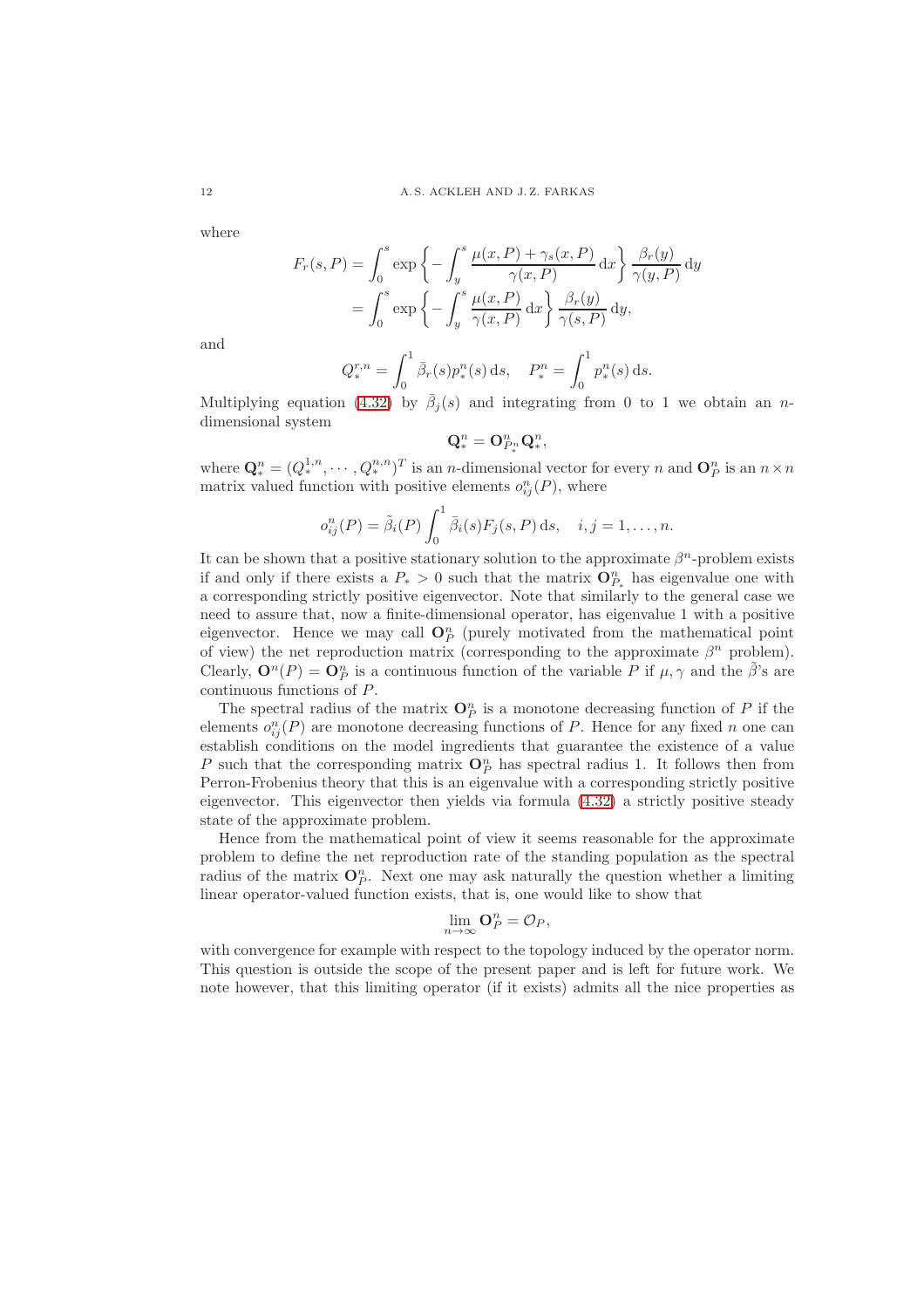does the integral operator  $\mathcal{L}_P$ . Firstly, because of the uniform convergence in P, the limiting operator is a continuous function of P.  $\mathcal{O}_P$  is also compact since it is a limit of operators of finite rank. Positivity of  $\mathcal{O}_P$  follows immediately from the fact that the positive cone of  $l^1$  is closed. That is, Krein-Rutman theory (the infinite dimensional analogue of Perron-Frobenius theory) may be applied to study spectral properties of  $\mathcal{O}_P$ . The relationship however, between this parametrised family of limiting operators  $\mathcal{O}_P$ (acting naturally on  $l^1$ ), and the family of integral operators  $\mathcal{L}_P$  (acting on  $L^1$ ) defined in [\(2.12\)](#page-4-2) is far from clear. We note that, to discuss the relationship between these two objects one would naturally need to embed the two state spaces into a Banach space of measures.

The finite rank approximation of the fertility function may be useful for concrete applications. In principle, for any finite rank approximation of  $\beta$  (and given model ingredients) one can compute the spectral radius of the matrix valued function  $\mathbf{O}_P^n$ , and this way obtain an approximate net reproduction function of the standing population, which can then be used to predict qualitative behaviour of the model.

#### 5. Concluding remarks

In this paper we investigated a nonlinear structured population model with distributed states at birth. We defined a biologically meaningful density dependent net reproduction rate, see formula [\(3.19\)](#page-7-0). We also related this net reproduction rate to a mathematically well grounded quantity, namely the spectral radius of a linear integral operator. This is motivated by the question of the existence of positive steady states, see also [\[17,](#page-15-0) [18\]](#page-15-14). We have established some conditions which guarantee that these two quantities equal. We also presented another approach, which is based on the approximation of the fertility rate in the original problem. This approximation leads then to a finite dimensional problem, namely to an eigenvalue problem for a matrix, which is more tractable.

It is apparent from the recent literature, see e.g. [\[4](#page-14-1)[–7,](#page-15-3) [28](#page-16-13), [35\]](#page-16-0) that there is a recurrent interest in mathematical approaches defining net reproductive numbers for epidemic models. This is partly due to the number of epidemic outbreaks of a variety of diseases in the 21st century. We point out that most of the authors have been focusing on nonautonomous but linear models. We also note that distributed recruitment terms, such as the one we considered here, naturally appear in epidemic models, see e.g. [\[10\]](#page-15-11), where the structuring variable represents pathogen load.

From the ecological or population dynamic point of view intrinsic growth rates and net reproductive numbers play a key role in the qualitative analysis of deterministic models. They are often used as bifurcation parameters when proving the existence of positive steady states, see e.g. [\[14](#page-15-1)[–16\]](#page-15-4). It is also often the case, that the value of the net reproduction function at 0, i.e.  $R(0)$  (or  $R_0$ ) determines the local asymptotic stability of the extinction steady state. This is also the case at least for Gurtin-MacCamy-type nonlinear structured population models, see e.g. [\[22](#page-15-6)]. There is also a possibility that if the net reproduction rate at the zero population density, i.e.  $R_0$ , is greater than one,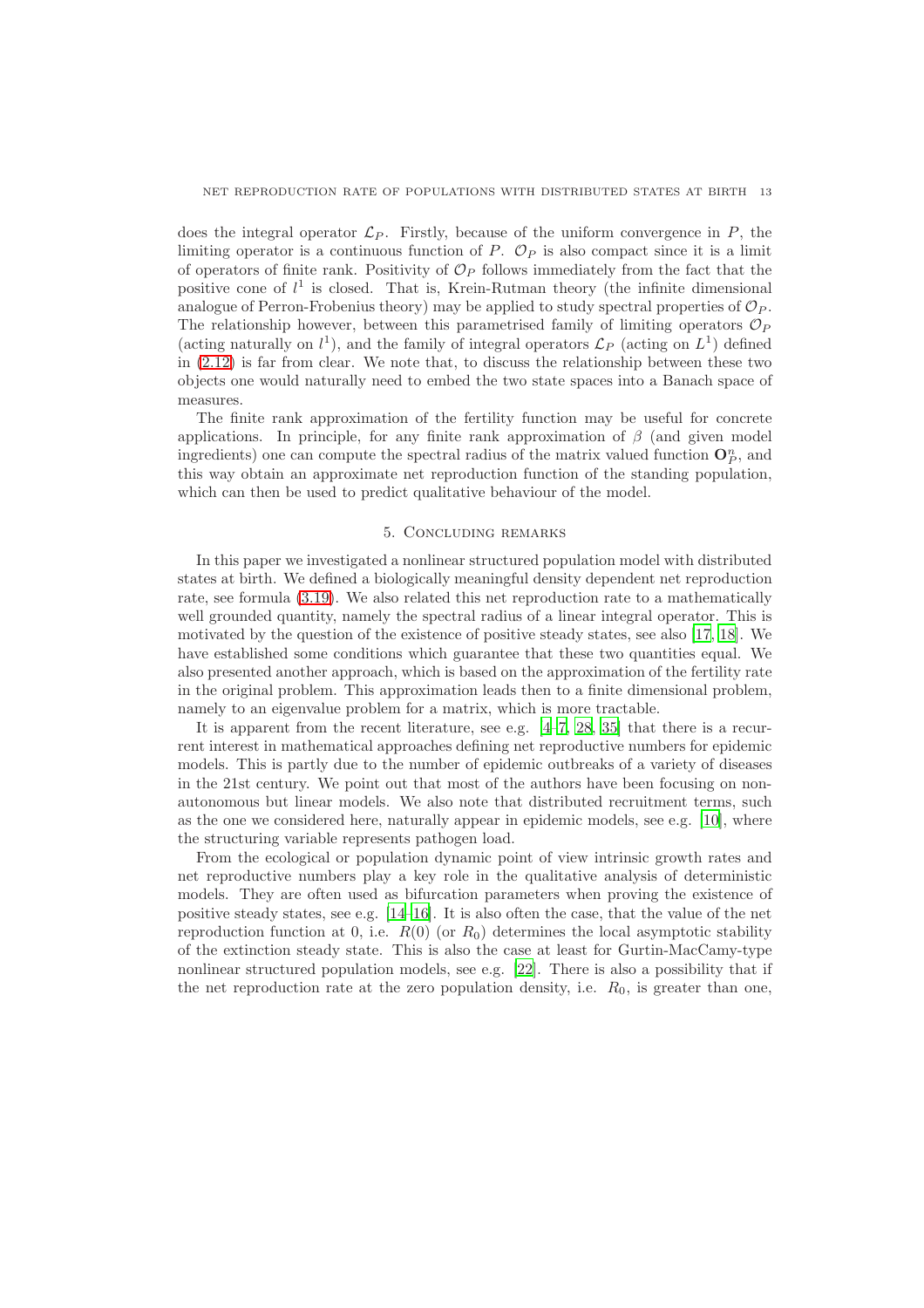then the positive steady state of the model is (globally) asymptotically stable. The idea behind this is that since nonlinearities often represent competition effects, it is natural to assume that the density dependent net reproduction rate is a monotone decreasing function of the standing population size. Unfortunately, even if this is the case, there is still the possibility that the positive steady state looses its stability via Hopf-bifurcation, and periodic (stable) cycles emerge. It is however the case, see e.g. [\[20,](#page-15-5) [22,](#page-15-6) [23\]](#page-15-13), that density dependent net reproduction functions (or functionals) play a key role in the local stability analysis of positive steady states of physiologically structured population dynamic models.

Similarly to the the single state at birth model it is also possible to relate the value  $R(0)$  to the local asymptotic stability of the extinction equilibrium. We recall from [\[21\]](#page-15-7) that the linearised system around the trivial steady state reads:

$$
u_t(s,t) = -\gamma(s,0) u_s(s,t) - (\gamma_s(s,0) + \mu(s,0)) u(s,t) + \int_0^1 \beta(s,y,0) u(y,t) dy,
$$
  

$$
\gamma(0,0)u(0,t) = 0, \quad U(t) = \int_0^1 u(s,t) ds.
$$
 (5.33)

The governing linear semigroup is eventually compact, see [\[21\]](#page-15-7), hence it is enough to consider the eigenvalue equation when determining stability conditions for the extinction steady state. This reads:

<span id="page-13-0"></span>
$$
-\gamma(s,0) v'(s) - (\gamma_s(s,0) + \mu(s,0)) v(s) + \int_0^1 \beta(s,y,0) v(y) dy = \lambda v(s), v(0) = 0.
$$
 (5.34)

The solution of equation [\(5.34\)](#page-13-0) is found (if it exists) as

<span id="page-13-1"></span>
$$
v(s) = \int_0^s \frac{f(y)}{\gamma(y,0)} \exp\left\{-\int_y^s \frac{\lambda + \mu(r,0) + \gamma'(r,0)}{\gamma(r,0)} dr\right\} dy,
$$
 (5.35)

where we introduced the notation

$$
f(x) = \int_0^1 \beta(x, y, 0)v(y) dy.
$$

Hence  $\lambda \in \mathbb{C}$  is an eigenvalue if and only if equation [\(5.35\)](#page-13-1) has a nontrivial solution v. Mulitplying equation [\(5.35\)](#page-13-1) by  $\beta$  and integrating from 0 to 1 yields a similar integral equation to [\(2.10\)](#page-4-0), the characteristic equation of the linearisation at the extinction steady state. Thich reads:

<span id="page-13-2"></span>
$$
f(x) = \int_0^1 \frac{\beta(x, s, 0)}{\gamma(s, 0)} \int_0^y f(y) \exp\left\{-\int_y^s \frac{\lambda + \mu(r, 0)}{\gamma(r, 0)} dr\right\} dy ds, \quad x \in [0, 1].
$$
 (5.36)

In particular, for  $\lambda = 0$ , equation [\(5.36\)](#page-13-2) is identical to problem [\(2.10\)](#page-4-0) whith  $P_* = 0$ . We may now define a family of integral operators parametrised by  $\lambda$  (at least for real  $\lambda$ )  $\mathcal{N}_{\lambda}$ where  $\mathcal{N}_{\lambda}f$  is defined via the right hand side of equation [\(5.36\)](#page-13-2). For every  $\lambda$  this operator is positive, moreover its spectral radius  $r(\mathcal{N}_{\lambda})$  (which is an eigenvalue) is a monotone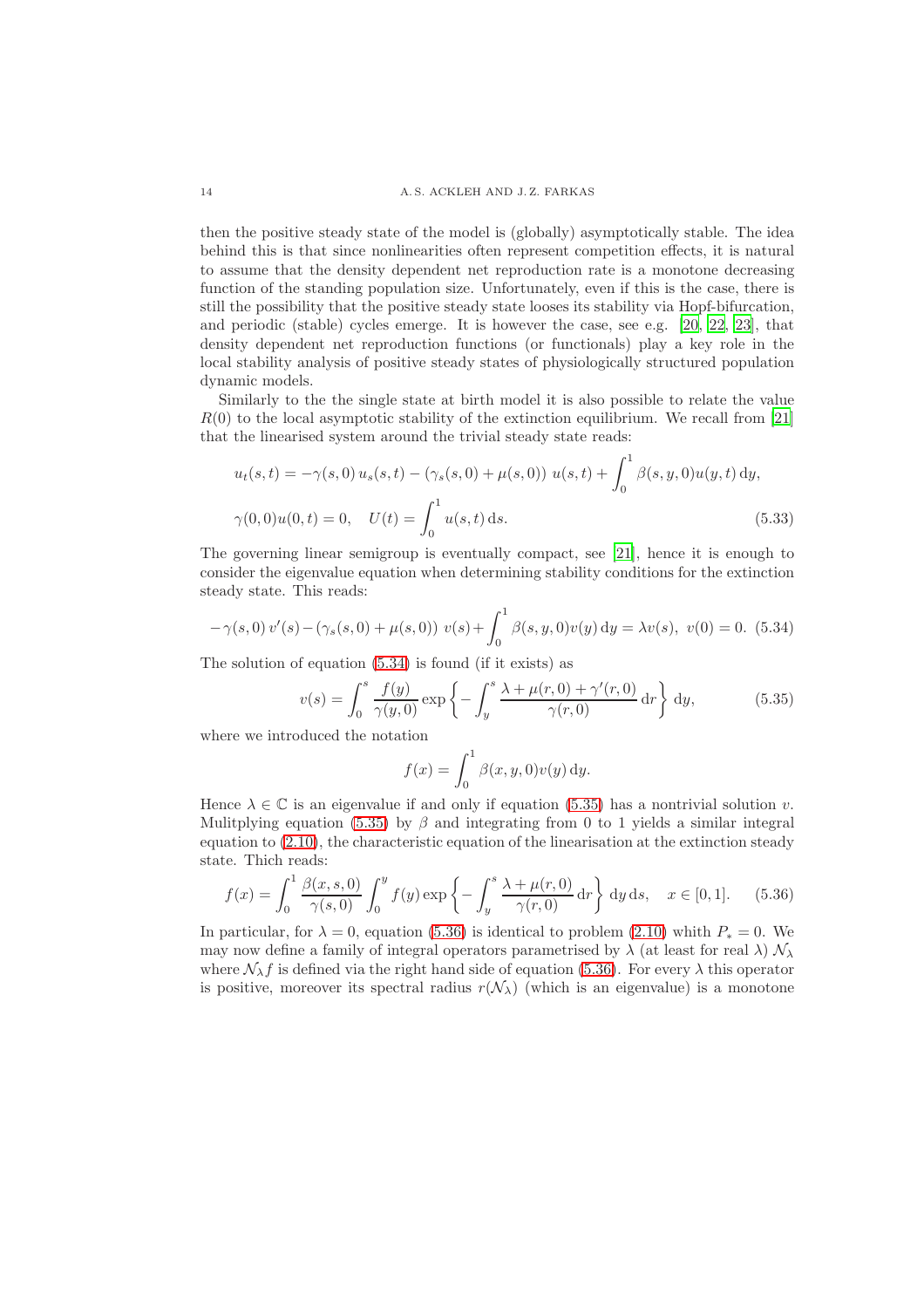decreasing function of  $\lambda$ . We therefore conclude, that at least when the kernel K (or the net reproduction function  $R$ ) is a monotone decreasing function of  $P$ , then the existence of a positive steady state implies that equation [\(5.36\)](#page-13-2) has a solution with  $\lambda > 0$ , hence the trivial steady state is unstable. Hence we showed, that at least in special cases the definition of R agrees with the intuitive understanding that the net reproductive number  $R_0$  detemines local asymptotic stability of the extinction steady state and stability may be lost with the emergence of positive steady state. Here we only briefly considered the relationship between the net reproduction number and the stability of the trivial steady state. In [\[21\]](#page-15-7) we established some linear stability results for strictly positive steady states. In [\[9\]](#page-15-15) linear stability analysis of a similar Gurtin-McCamy type model was presented. That approach is based on the discretization of the linearised operator. On the other hand, we shall note that the principle of linearised stability for quasilinear equations such as the one we discussed here has only been established in [\[24](#page-15-16)] for the case of a separable growth rate  $\gamma$ . Hence future efforts may focus on the development of an accurate numerical method to solve the non-linear equations and establish convergence of the numerical solutions. The numerical method will then be used to verify for more cases of the kernel whether such a net reproductive value being less than one results in population extinction and if it is larger than one then the population persists.

## **ACKNOWLEDGMENTS**

A. S. Ackleh thanks the Edinburgh Mathematical Society for partial support while visiting the University of Stirling. J. Z. Farkas was supported by a University of Stirling Research and Enterprise Support Grant and a Royal Society International Grant. Much of this work was done when J. Z. Farkas visited the University of Lousiana at Lafayette. Financial support and the hospitality of the Department of Mathematics is greatly appreciated. We thank the referees for their valuable comments.

# **REFERENCES**

- <span id="page-14-3"></span>[1] A.S. Ackleh, Estimation of parameters in a structured algal coagulationfragmentation model, *Nonlin. Anal. TMA*, 28 (1997), 837-854.
- <span id="page-14-4"></span>[2] A.S. Ackleh and B.G. Fitzpatrick, Modeling aggregation and growth processes in an algal population model: analysis and computation, *J. Math. Biol.*, 35 (1997), 480-502.
- <span id="page-14-0"></span>[3] W. Arendt, A. Grabosch, G. Greiner, U. Groh, H. P. Lotz, U. Moustakas, R. Nagel, F. Neubrander and U. Schlotterbeck, *One-Parameter Semigroups of Positive Operators*, Springer-Verlag, Berlin, (1986).
- <span id="page-14-1"></span>[4] N. Bacaër, Periodic matrix population models: growth rate, basic reproduction number, and entropy, *Bull. Math. Biol.*, 71 (2009), 1781-1792.
- <span id="page-14-2"></span>[5] N. Bacaër and E. H. A. Dads, On the biological interpretation of a definition for the parameter  $R_0$  in periodic population models, *J. Math. Biol.*, **65** (2012), 601-621.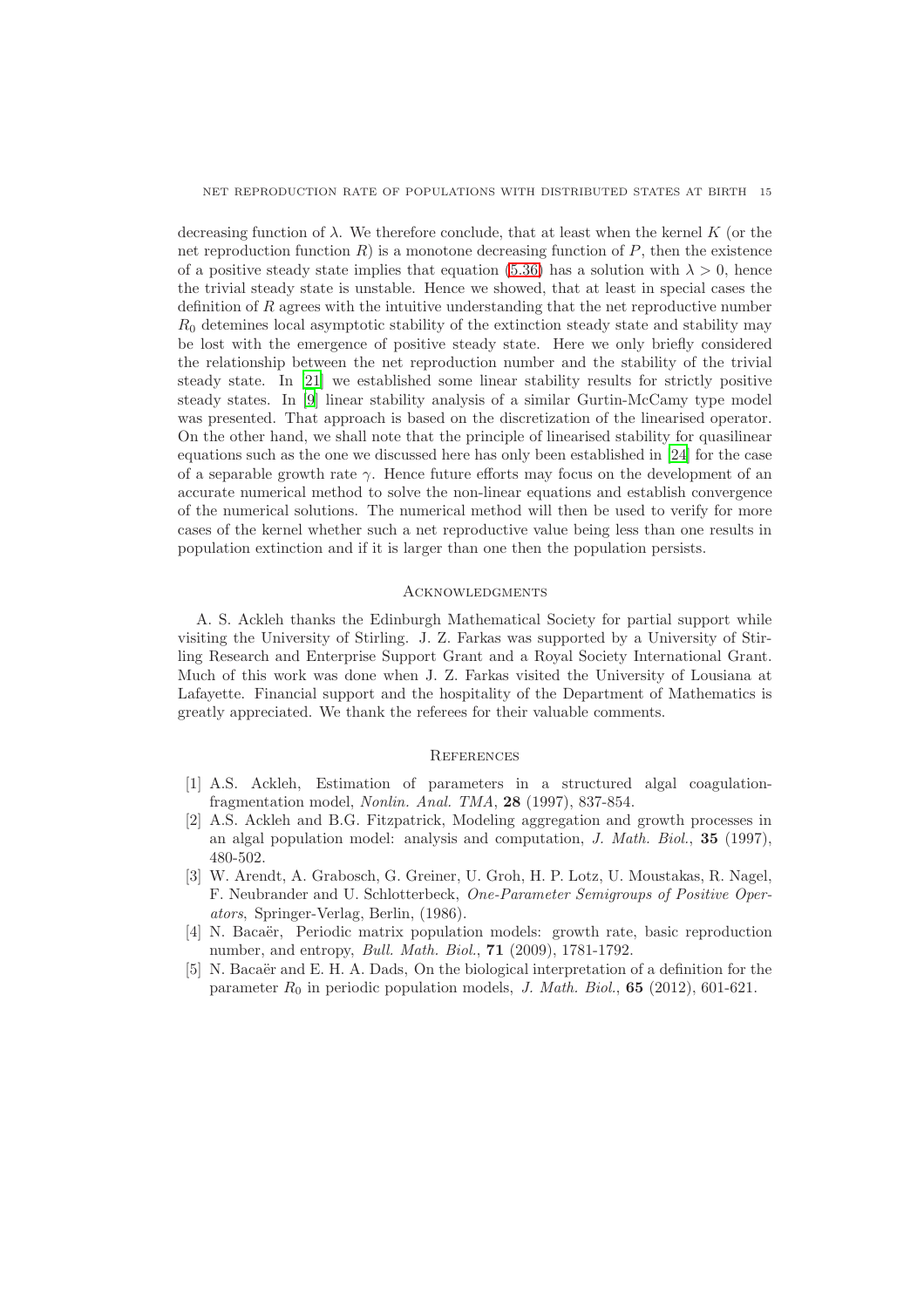#### 16 A. S. ACKLEH AND J. Z. FARKAS

- [6] N. Bacaër and E. H. A. Dads, Genealogy with seasonality, the basic reproduction number, and the influenza pandemic, *J. Math. Biol.*, 62 (2011), 741-762.
- <span id="page-15-3"></span> $[7]$  N. Bacaër and R. Ouifki, Growth rate and basic reproduction number for population models with a simple periodic factor, *Math. Biosci.*, 210 (2007), 647-658.
- <span id="page-15-9"></span> $[8]$  R. Borges, A. Calsina, S. Cuadrado, Equilibria of a cyclin structured cell population model, *Discrete Contin. Dyn. Syst., Ser. B*, 11 (2009), 613-627.
- <span id="page-15-15"></span>[9] D. Breda, M. Iannelli, S. Maset, and R. Vermiglio, Stability analysis of the Gurtin-MacCamy model, *SIAM J. Numer. Anal.*, 46 (2008), 980-995.
- <span id="page-15-11"></span>[10]  $\hat{A}$ . Calsina and J. Z. Farkas, Steady states in a structured epidemic model with Wentzell boundary condition, *J. Evol. Equ.*, 12 (2012), 495-512.
- <span id="page-15-12"></span> $[11]$   $\AA$ . Calsina and J. M. Palmada, Steady states of a selection-mutation model for an age structured population, *J. Math. Anal. Appl.*, 400 (2013), 386-395.
- <span id="page-15-8"></span> $[12]$   $\AA$ . Calsina and J. Saldaña, Basic theory for a class of models of hierarchically structured population dynamics with distributed states in the recruitment, *Math. Models Methods Appl. Sci.* 16 (2006), 1695-1722.
- <span id="page-15-2"></span>[13] Ph. Clément, H. J. A. M Heijmans, S. Angenent, C. J. van Duijn, and B. de Pagter, *One-Parameter Semigroups*, North–Holland, Amsterdam 1987.
- <span id="page-15-1"></span>[14] J. M. Cushing, *An introduction to structured population dynamics*, SIAM, Philadelphia, 1998.
- [15] J. M. Cushing, On the relationship between  $r$  and  $R_0$  and its role in the bifurcation of stable equilibria of Darwinian matrix models, *J. Biol. Dyn.*, 5 (2011), 277-297.
- <span id="page-15-4"></span>[16] J. M. Cushing and A. S. Ackleh, A net reproductive number for periodic matrix models, *J. Biol. Dyn.*, 6 (2012), 166-188.
- <span id="page-15-0"></span>[17] O. Diekmann, J. A. P. Heesterbeek and J. A. J. Metz, On the definition and the computation of the basic reproduction ratio  $R_0$  in models for infectious diseases in heterogeneous populations, *J. Math. Biol.*, 28 (1990), 365-382.
- <span id="page-15-14"></span>[18] O. Diekmann, M. Gyllenberg and J. A. J. Metz, Steady-state analysis of structured population models, *Theoret. Population Biol.*, 63 (2003), 309-338.
- <span id="page-15-10"></span>[19] K.-J. Engel, R. Nagel. One-Parameter Semigroups for Linear Evolution Equations. Springer, New York, 2000.
- <span id="page-15-5"></span>[20] J. Z. Farkas, Size-structured populations: immigration, (bi)stability and the net growth rate, *J. Appl. Math. Comput.* 35 (2011), 617-633.
- <span id="page-15-7"></span>[21] J. Z. Farkas, D. Green and P. Hinow, Semigroup analysis of structured parasite populations, *Math. Model. Nat. Phenom.*, 5 (2010), 94-114.
- <span id="page-15-6"></span>[22] J. Z. Farkas, T. Hagen, Stability and regularity results for a size-structured population model, *J. Math. Anal. Appl.*, 328 (2007), 119–136.
- <span id="page-15-13"></span>[23] J. Z. Farkas and P. Hinow, Steady states in hierarchical structured populations with distributed states at birth, *Discrete Contin. Dyn. Syst. Ser. B*, 17 (2012), 2671-2689.
- <span id="page-15-16"></span>[24] A. Grabosch and H. J. A. M. Heijmans. Cauchy problems with state-dependent time evolution, *Japan J. Appl. Math.* 7 (1990), 433–457.